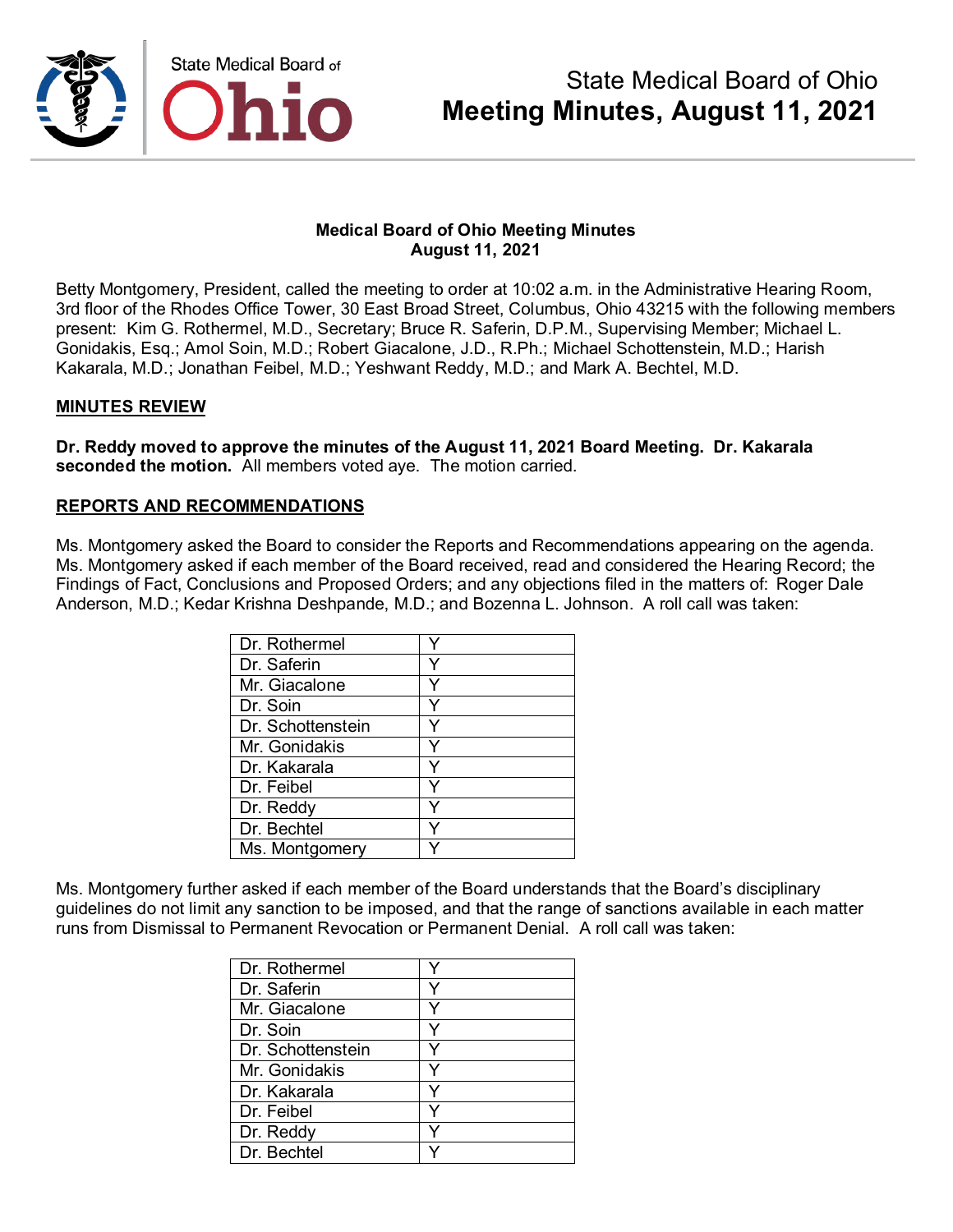Ms. Montgomery | Y

Ms. Montgomery further asked if each member of the Board understands that in each matter eligible for a fine, the Board's fining guidelines allow for imposition of the range of civil penalties, from no fine to the statutory maximum amount of \$20,000. A roll call was taken:

| Dr. Rothermel     |  |
|-------------------|--|
| Dr. Saferin       |  |
| Mr. Giacalone     |  |
| Dr. Soin          |  |
| Dr. Schottenstein |  |
| Mr. Gonidakis     |  |
| Dr. Kakarala      |  |
| Dr. Feibel        |  |
| Dr. Reddy         |  |
| Dr. Bechtel       |  |
| Ms. Montgomery    |  |

Ms. Montgomery stated that in accordance with the provision in section 4731.22(F)(2), Ohio Revised Code, specifying that no member of the Board who supervises the investigation of a case shall participate in further adjudication of the case, the Secretary and Supervising Member must abstain from further participation in the adjudication of any disciplinary matters. In the disciplinary matters before the Board today, Dr. Rothermel served as Secretary and Dr. Saferin served as Supervising Member. In addition, Dr. Bechtel served as Secretary and/or Supervising Member in the matters of Dr. Anderson and Dr. Deshpande.

During these proceedings, no oral motions were allowed by either party. Respondents and their attorneys not addressing the Board are viewing this video conference meeting remotely and have a number to call in the event of an emergency or procedural concern.

## **Roger Dale Anderson, M.D.**

Ms. Montgomery directed the Board's attention to the matter of Roger Dale Anderson, M.D. No objections have been filed. Ms. Shamansky was the Hearing Examiner.

A request to address the Board has been filed on behalf of Dr. Anderson. Five minutes will be allowed for that address.

Dr. Anderson was represented by his attorney, Elizabeth Collis.

Ms. Collis stated that the Hearing Examiner did an excellent job summarizing the evidence in the Report and Recommendation. Ms. Collis stated that Dr. Anderson practiced medicine for 38 years without any disciplinary action or criminal convictions. Dr. Anderson began his career in Pittsburgh in infection diseases and working with HIV-positive patients. Dr. Anderson relocated to his home in Marietta, Ohio, in 2000 with his family and spent years helping improve the community. Dr. Anderson eventually opened a private practice in downtown Marietta and purchases and renovated downtown properties that had been unoccupied for years. Ms. Collis noted the multiple letters of support in the hearing record and the witnesses that testified at his hearing regarding the way in which Dr. Anderson improved the lives of many in his community.

Ms. Collis continued that while Dr. Anderson was loved by many, he is a gay man who had moved to southern Ohio with his husband and three children, and the fact that he was married to a man was difficult for many in the community to accept. Ms. Collis strongly believed that Dr. Anderson had been unfairly charged and convicted due to bigotry and intolerance that exists in a small community in southern Ohio. All the allegations in the criminal indictment arose while Dr. Anderson was in private practice in Marietta.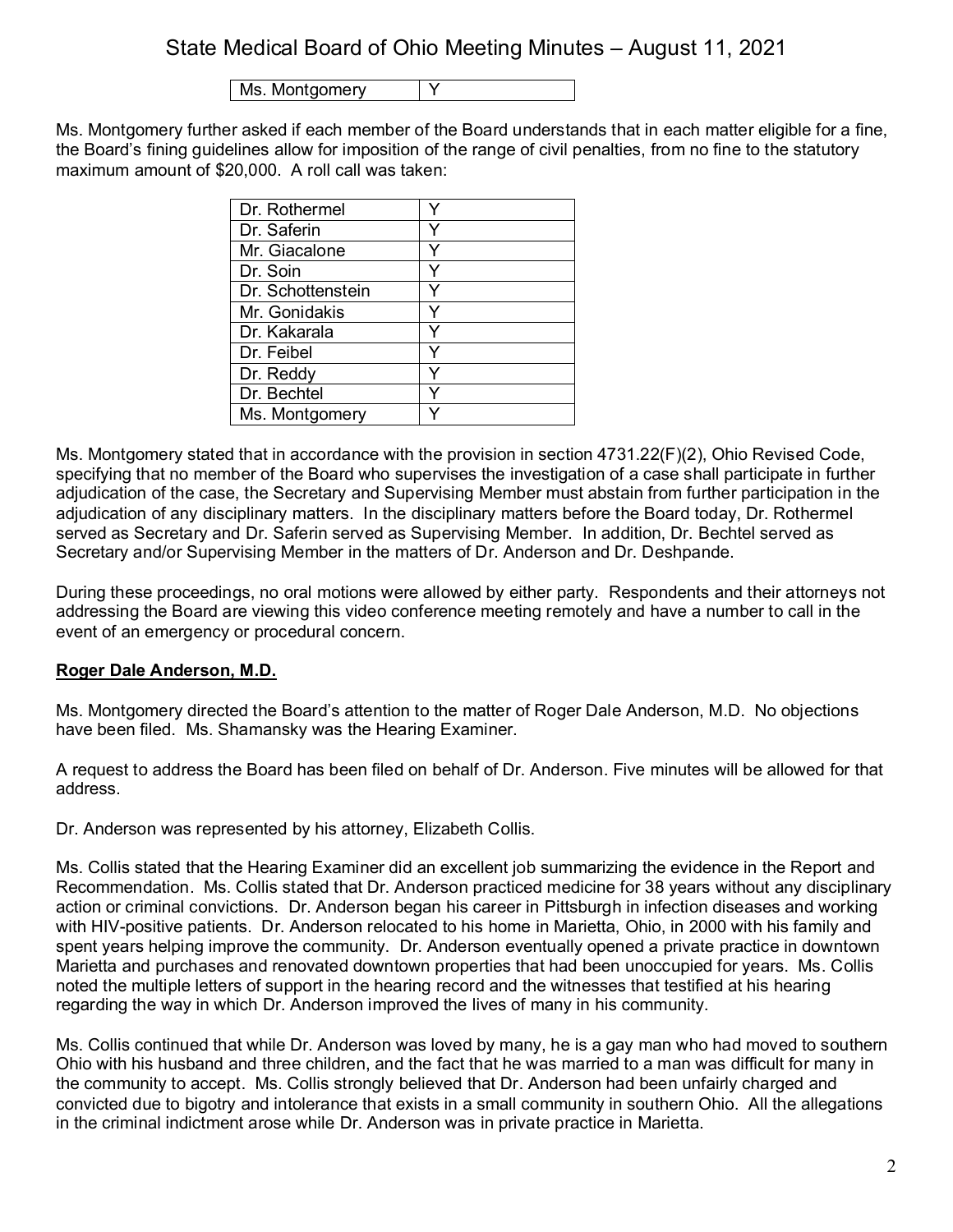Ms. Collis noted that the government had raised concerns related to billing and prescribing practices without appropriate testing or documentation. Ms. Collis stated that in an administrative case before the Board, one cannot rechallenge criminal charges or introduce any evidence to rebut those charges. Ms. Collis pointed out that the criminal charges are on appeal and Dr. Anderson is currently serving a term of incarceration in federal prison. Ms. Collis stated that Dr. Anderson has been a model inmate and has been asked by the warden to work in the prison health care system to provide much-needed care for inmates. Ms. Collis observed that prisons are spreading grounds for COVID-19.

Ms. Collis understood that this is not the forum to challenge Dr. Anderson's criminal convictions. However, based on the totality of the evidence, Ms. Collis asked that the Board refrain from imposing a permanent revocation, but instead allow Dr. Anderson to continue to practice while incarcerated and to restrict him from prescribing controlled substances. Ms. Collis stated that if the criminal convictions are overturned, the case will come before the Board again with different allegations and charges. Finally, Ms. Collis asked that no monetary fine be imposed, noting the Dr. Anderson has filed for bankruptcy, is incarcerated, and has not ability to pay a monetary fine.

Ms. Montgomery asked if the Assistant Attorney General wished to respond. Mr. Wilcox stated that he wished to respond.

Mr. Wilcox stated that this had been Ms. Pelphrey's case, and so he did not have any specific comments other than to support the Report and Recommendation.

#### **Dr. Kakarala moved to approve and confirm the Proposed Findings of Fact, Conclusions of Law, and Proposed Order in the matter of Dr. Anderson. Mr. Gonidakis seconded the motion.**

Ms. Montgomery stated that she will now entertain discussion in the above matter.

Dr. Schottenstein stated that this is a case of mitigation and the Board cannot relitigate the case. Dr. Schottenstein stated that the nature of the behavior as represented in Dr. Anderson's felony conviction is reminiscent of a pill mill practice, including pre-signing of prescriptions for controlled substances in the absence of medical evaluation, lack of a treatment plan, lack of documentation, lack of prior medical records, and ignoring red flags for diversion or abuse of medicine.

Dr. Schottenstein noted the testimony regarding Dr. Anderson's character and the very positive letters of support. The defense painted a disturbing and almost surreal picture of a good, caring physician who has been sabotaged by his own staff, scapegoated by the hospital system where he worked, victimized by an intolerant community, and persecuted by local law enforcement. Dr. Schottenstein was respectful of defense counsel's suggestion of an indefinite suspension or a non-permanent revocation. Dr. Schottenstein stated that that suggestion would be more compelling if not for 4731.22(H), Ohio Revised Code, which stipulates that if a criminal conviction is overturned on appeal the respondent may file a petition for reconsideration by the Board. Therefore, if Dr. Anderson's appeal is successful then the Board can reinstate his license, and if the appeal is not successful then the Board will have done its duty on behalf of the citizens of Ohio.

Based on the egregious nature of the behavior for which Dr. Anderson was convicted, Dr. Schottenstein supported the Proposed Order of permanent revocation. Based on the mitigation that was presented, Dr. Schottenstein would support an amendment to forego the \$18,000 fine.

Dr. Soin appreciated Dr. Schottenstein's comments. Dr. Soin stated that when he first joined the Board there were cases of true pill mills, typified by extremely high doses of opioids, benzodiazepines, and Soma. Dr. Soin noted that such things were absent in the ten patient records pulled in Dr. Anderson's case. Further, the morphine-equivalent doses (MED) in Dr. Anderson's cases were often 30 or lower and none of them would be considered the high-dose levels that would trigger increased diligence.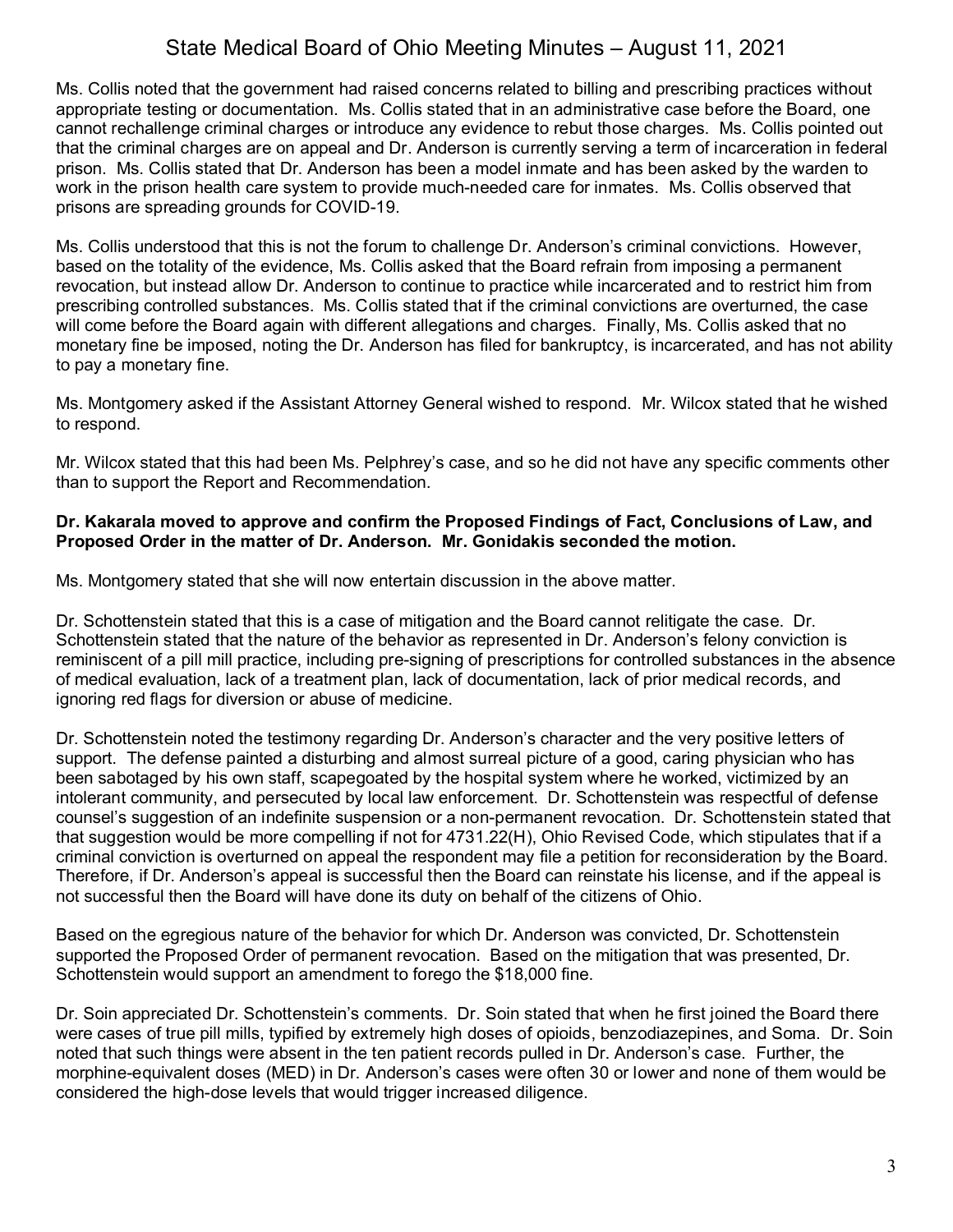Dr. Soin observed that the dates for the prescriptions are mostly in the timeframe of 2014 to 2016. While the Report and Recommendation commented that Dr. Anderson had not checked the Ohio Automated Rx Reporting System (OARRS), Dr. Soin noted that at that time it was recommended but not mandated to check OARRS, at least to the extent that the Board was enforcing those cases. The same is true to urine drug screens, particularly in light of the Board's current rules for lower doses of 30 MED or less.

Ms. Anderson reminded the Board that case is based on criminal convictions and not violation of the Board's rules. Dr. Soin thanked Ms. Anderson for the reminder. Dr. Soin stated that he wished to mention that scenario when the Board reviews pain management cases.

#### **Dr. Schottenstein moved to amend the Proposed Order to remove the \$18,000 fine. Dr. Feibel seconded the motion.**

Mr. Gonidakis asked about the rationale for removing the proposed fine, noting that in the past the Board has not based fines on a respondent's financial status. Dr. Schottenstein replied that he moved the amendment based on the mitigating factors in the case such as witness testimony and letters of support, and not on Dr. Anderson's financial status.

Dr. Feibel stated that he seconded Dr. Schottenstein's motion to amend for purposes of discussion. Dr. Feibel stated that he agrees with Mr. Gonidakis and that there should be consistency in the Board's fining. Dr. Feibel agreed that there were mitigating factors in Dr. Anderson's case, but stated that that is also true in other cases in which the fine was not removed. Dr. Feibel proposed keeping the fine for the sake of precedent.

Mr. Giacalone stated that he is sympathetic to this case, but opined that the case is being retried before the Board. Mr. Giacalone stated that the Board has gotten one side of the story, but the court and jury in Dr. Anderson's criminal case had the whole story and still convicted him. Mr. Giacalone stated that the case can be reconsidered if Dr. Anderson's conviction is overturned, but barring that Mr. Giacalone struggled with the concept of absolving the fine.

Based on feedback from the Board and a lack of support, Dr. Schottenstein stated that he would like to withdraw his motion.

**Dr. Schottenstein wished to withdraw his motion to amend.** No Board member objected. The motion to amend was withdrawn.

| Abstain |
|---------|
| Abstain |
|         |
|         |
|         |
|         |
|         |
|         |
|         |
| Abstain |
|         |
|         |

A vote was taken on Dr. Kakarala's motion to approve and confirm:

The motion carried.

## **Kedar Krishna Deshpande, M.D.**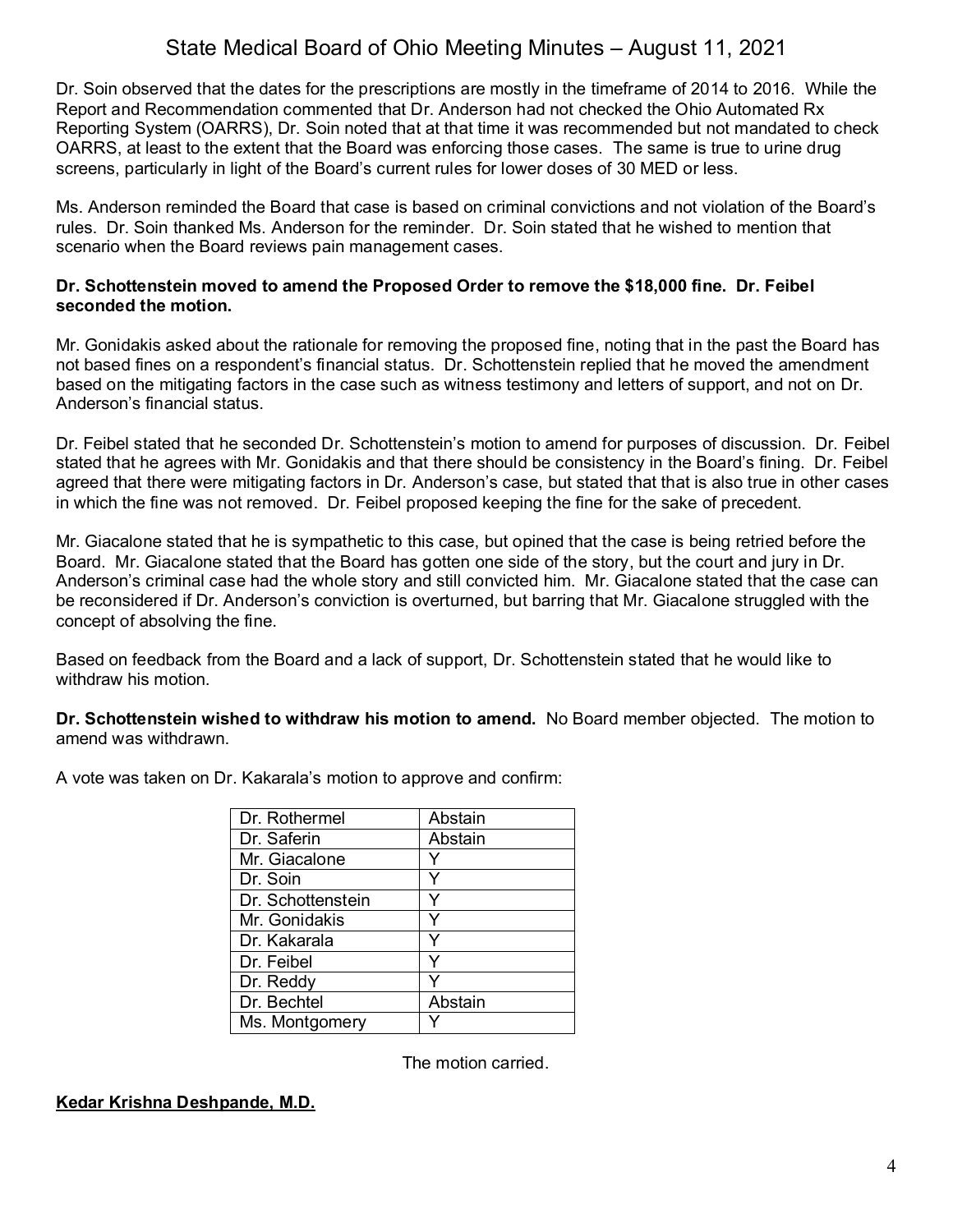Ms. Montgomery directed the Board's attention to the matter of Kedar Krishna Deshpande, M.D. Objections have been filed and were previously distributed to Board members. Ms. Lee was the Hearing Examiner.

A request to address the Board has been filed on behalf of Dr. Deshpande. Five minutes will be allowed for that address.

Dr. Deshpande was represented by his attorney, Levi Tkach.

Mr. Tkach stated that Dr. Deshpande is not trying to retry his criminal matter, but he wished the Board to have proper context for his plea agreement. Dr. Deshpande admits that he could and should have done better, and that is how he ended up in federal court. However, Mr. Tkach opined that the Board should have reviewed the medical records that had been proffered. Mr. Tkach suggested that the Board remand this matter back to the Hearing Examiner to consider the record.

Mr. Tkach continued that the inclusion of the count in the indictment that was not related to the plea agreement was not appropriate. Mr. Tkach stated that the prosecutor left that count out of the plea agreement and that it prejudices the hearing record. Mr. Tkach asked the Board to not give weight to that portion of the Report and Recommendation.

Mr. Tkach stated that Dr. Deshpande is a candidate for rehabilitation and is willing to attend courses, modify his practice, and limit his prescribing. Dr. Deshpande wishes to continue treating patients in Ohio.

Dr. Deshpande stated that he started his private practice after his fellowship training to provide personalized care to his patients. Dr. Deshpande had felt that in a private practice setting he would be able to devote more time and attention to his patients. As Dr. Deshpande's practice grew, he became a strong advocate for his patients. Dr. Deshpande often called insurance complaints to obtain approvals for medications or safe procedures, offered free support group meetings in his office in evenings to patients and their family members to discuss issues related to their pain, and held meetings with primary care physicians for updates in pain management and discuss any difficult cases they may have. Many of Dr. Deshpande's patients had his personal cell phone number so they could reach him if they had emergencies or issues.

Dr. Deshpande continued that he advocated through the media for his patients through Channel 6 and Channel 10 to bring awareness to the public regarding safer pain medication options and safer procedures that were not being approved by insurance companies without trying cheaper, more dangerous drugs first. Dr. Deshpande wrote letters to representatives, senators, and even the President of the United States regarding these issues. Dr. Deshpande worked day and night for his patients, putting his personal life on hold. Dr. Deshpande never had a malpractice suit and never lost a patient for any type of medication misuse or overdose.

Dr. Deshpande continued that he gained popularity among his referring physicians due to his strict practice policies, low morphine-equivalent doses (MED), reduction in medications, and compassion and commitment to his patients. Dr. Deshpande improved the lives of thousands of patients through interventions and judicious prescribing methods. Dr. Deshpande was able to get patients back to work, improve their function, and improve their quality of life. Dr. Deshpande stated that his compassion extended beyond his practice, noting that he purchased 400 new winter coats for children in schools who did not have winter clothing.

Dr. Deshpande stated that he has learned that mistakes can happen in the practice of medicine despite the fail-safes he had in place. Dr. Deshpande stated that one has to be held accountable regardless of the cause, and he whole-heartedly accepted responsibility for what happened. In hindsight, Dr. Deshpande was sorry and he wished he could undo what he had done. To improve himself, Dr. Deshpande enrolled in billing and coding courses so he would know exactly what is involved in the billing process so that mistakes are extremely unlikely to recur.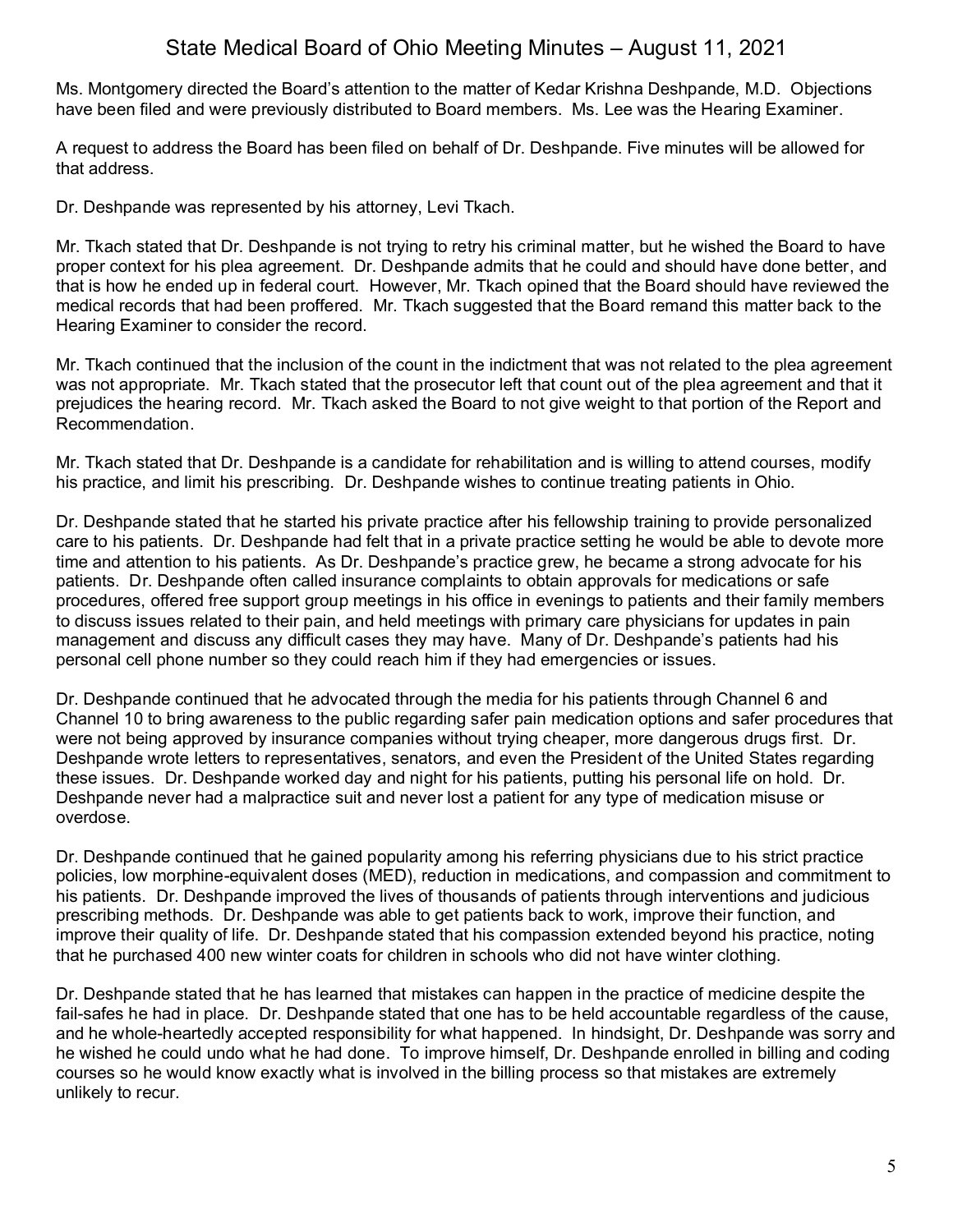Dr. Deshpande stated that he has lost everything he has worked hard to achieve. The law firm he hired was confident in going to trial, but requested an additional \$320,000 as a deposit for the trial. By that time, Dr. Deshpande had lost all his savings, his home, his care, and his children's college funds were exhausted in legal fees. When Dr. Deshpande told the law firm he could not pay that amount and that he was declaring bankruptcy, he was advised to take a plea agreement or go to trial with a public defender. Dr. Deshpande was assigned a public defender who was very kind and competent, but the public defender's office did not have the time or resources to properly defend his case. For that reason, Dr. Deshpande took the plea agreement.

Dr. Deshpande stated that he holds the practice of medicine as a sacred entity. Dr. Deshpande stated that he spent his entire adult life training and preparing to be a proficient physician, improving the lives of other people. If Dr. Deshpande has the opportunity to practice again, he would continue to advocate for his patients' best interests. Dr. Deshpande would practice Musculo-skeletal medicine without the use of opioid medication to improve patients' function and restore dignity to those suffering from pain. Dr. Deshpande pleaded with the Board to allow him to use his skills as a physician to improve the lives of others. Dr. Deshpande promised to never let down the Board, his patients, or the community again.

Ms. Montgomery asked if the Assistant Attorney General wished to respond. Ms. Snyder stated that she wished to respond.

Ms. Snyder stated that this case is based on a felony conviction, so the federal course has already determined that Dr. Deshpande is guilty. Ms. Snyder encouraged the Board to not re-weigh the evidence that the federal court considered or could have considered.

Ms. Snyder took issue with Dr. Deshpande's statement that he whole-heartedly accepted responsibility. Ms. Snyder stated that throughout his hearing, Dr. Deshpande insisted that he is innocent, and he repeated today that he is innocent. Ms. Snyder stated that this is not mitigation or accepting responsibility. Ms. Snyder stated that there is conclusive proof of all the elements of the crime Dr. Deshpande pleaded guilty to, and he encouraged the Board to adopt the Report and Recommendation.

#### **Dr. Kakarala moved to approve and confirm the Proposed Findings of Fact, Conclusions, and Order in the matter of Dr. Deshpande. Dr. Feibel seconded the motion.**

Ms. Montgomery stated that she will now entertain discussion in the above matter.

Dr. Schottenstein stated that this is a case of mitigation and it is undisputed that Dr. Deshpande pleaded guilty to two felony counts. However, Dr. Schottenstein felt that instead of providing mitigation, Dr. Deshpande's hearing testimony was evasive and self-exculpatory. Dr. Schottenstein stated that one cannot plead guilty to two felonies and then tell the Medical Board that the plea was just a legal strategy. Dr. Schottenstein noted the Board's rule 4731-13-24, which stipulates that a plea of guilty to, or a judicial finding of guilt of a crime is evidence of commission of all aspects of that crime. Therefore, by the Board's rule, all the evidence has been conclusively proven.

Dr. Schottenstein continued that in the hearing record, and even before the Board today, Dr. Deshpande's attorney has stated that he will not relitigate this matter. However, Dr. Schottenstein had the sense that the matter was being relitigated. In the regard, Dr. Schottenstein was not moved by defense counsel's efforts to aggressively parse the evidence. The only mitigation that Dr. Schottenstein could determine is the absence of a prior disciplinary record. However, Dr. Schottenstein regrettably saw multiple aggravating factors:

- Dr. Schottenstein disagreed that Dr. Deshpande has taken responsibility for his actions, either in his hearing testimony or before the Board today.
- Dr. Schottenstein opined that Dr. Deshpande had a selfish, dishonest motive.
- There were multiple violations.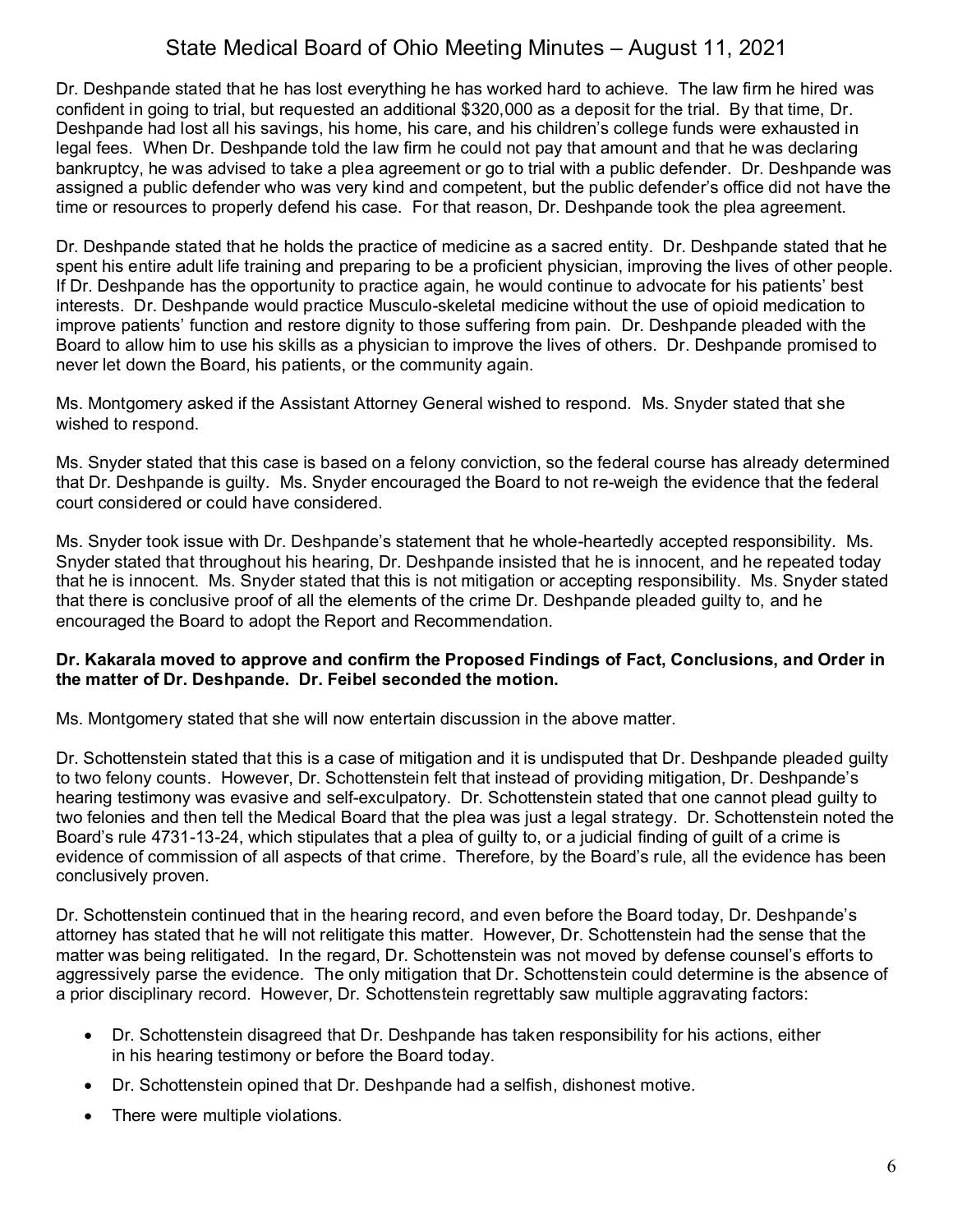- Dr. Deshpande's patients were vulnerable to this behavior.
- Dr. Deshpande's conduct was reckless because he knew better but engaged in the behavior anyway.
- Dr. Schottenstein opined that Dr. Deshpande used the trust in his position to accomplish his deception.
- Dr. Schottenstein perceived brazen and audacious behavior that chips away at the trust the public has in the medical profession.

Dr. Schottenstein stated that he supports the Proposed Order to permanently revoke Dr. Deshpande's Ohio medical license.

Dr. Soin understood that this case involves a felony conviction and the fact that Dr. Deshpande was convicted is undisputed. Dr. Soin also understood the Board's Rule 4731-13-24 that a plea of guilty to, or conviction of a crime is evidence of admission. At the same time, Dr. Soin suggested a possible opportunity for rehabilitation and return to practice for this physician.

Dr. Soin stated that he will not relitigate the criminal case, but he reviewed the fact pattern outlined in the Report and Recommendation and identified two major issues: Inappropriate prescribing, including pre-signing prescriptions; and upcoding one patient from Level 3 to Level 4. Dr. Soin also understood that there can be scenarios in which practical realities, such as prohibitive expense, can lead one to enter into a plea agreement. Dr. Soin also reiterated that Dr. Deshpande does not have a prior disciplinary record.

Dr. Soin continued that permanent revocation of a practitioner's license is the most drastic action the Board can take and can be life-altering. Dr. Soin wondered if there are mechanisms to rehabilitate physicians in ways that protect the public and also allow the physician to serve the public, especially physicians who provide pain management treatments that are not opioid-based. Dr. Soin agreed that there were significant prescribing problems in this case and suggested that the Board consider an order that permanently limits Dr. Deshpande from prescribing controlled substances, a substantial suspension, and probation for a number of years with a requirement of a practice plan and a monitoring physician. Dr. Soin stated that such an order would protect the public by addressing Dr. Deshpande's inappropriate prescribing and also send a clear message that the Board does not take these matters lightly. Dr. Soin commented that this case has a different fact pattern than the previous case in today's meeting, in which Dr. Soin supported permanent revocation of the practitioner's license.

Ms. Montgomery stated that, to her knowledge, there is no such thing as an Alford plea in the federal court system. In state court, a defendant can make an Alford plea without admitting guilt to the charges. A defendant in state court may agree to an Alford plea if they perceive a likelihood of being found guilty of a higher offense. Ms. Montgomery stated that a decision to enter into a plea could result from weighing the future and the possibility of not being able to see one's children, which was brought up in Dr. Deshpande's hearing. Ms. Montgomery further commented that the Board today is only considering discipline based on Dr. Deshpande's felony convictions.

Ms. Montgomery noted that Mr. Gonidakis and Dr. Reddy have recused themselves from voting in this matter. Since Dr. Rothermel, Dr. Saferin, and Dr. Bechtel also cannot vote and Dr. Johnson is absent from today's meeting, there are only six voting Board members in this matter. Six affirmative votes is the minimum number needed to impose discipline.

Dr. Schottenstein agreed with Ms. Montgomery and stated that he has been mindful that this is a felony conviction issue and not a minimal standards issue. Dr. Schottenstein was grateful for Dr. Soin's comments, but he felt that the allegations against Dr. Deshpande speak to intentionality and character, not a mistake. For example, at his hearing Dr. Deshpande was asked about the amount of restitution he had been required to pay, which was \$117,124.88. Dr. Deshpande indicated that that was the amount the government had wanted,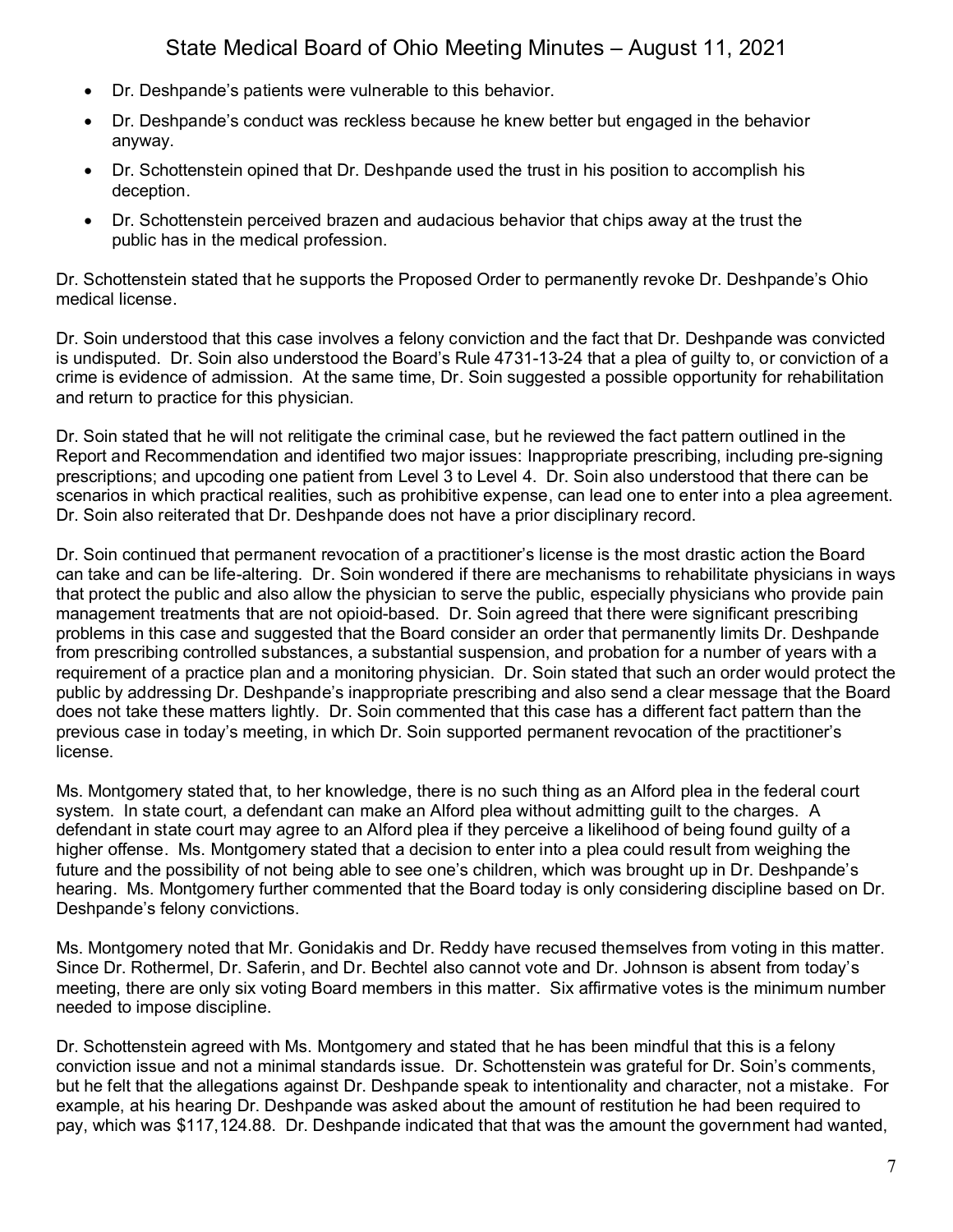but he was not certain it corresponded to anything in particular. Dr. Schottenstein noted that the Criminal Monetary Penalties document in the hearing record lists the following losses:

- \$18,483.16 from the Ohio Department of Medicaid.
- \$27,061.32 from Medicare.
- \$70,956.67 from the Ohio Bureau of Workers' Compensation.
- \$623.73 from Tricare.

Dr. Schottenstein stated that these figures add up to the restitution amount of \$117,124.88. These figures contradict Dr. Deshpande's defense that there was an isolated clerical error. Dr. Schottenstein felt that the monetary amount indicates an intentional pattern of stealing from the taxpayer.

Dr. Feibel agreed with Dr. Schottenstein that this was not an isolated case. Dr. Feibel stated that when governments bring action against people, it is not for one isolated error in coding. Many medical offices have a compliance plan and it is very rare to get 100% on the compliance plan, but it does not result in formal action. Dr. Feibel stated that Dr. Deshpande may have pleaded to one count of upcoding from Level 3 to Level 4, but it is exceedingly unlikely that that was the only violation.

Dr. Feibel opined that the totality of the evidence and the totality of Dr. Schottenstein's comments about restitution, combined with the convictions, is enough to support permanent revocation of Dr. Deshpande's Ohio medical license. Dr. Feibel appreciated Dr. Soin's comments and agreed that he would not want to permanently revoke a license from someone he felt could be rehabilitated. However, Dr. Feibel did not feel that was the case in this matter.

Mr. Giacalone appreciated all the comments made thus far. Mr. Giacalone stated that he struggles with Dr. Deshpande's testimony at hearing, which he found to be insincere and evasive. Mr. Giacalone noted the following portion of the hearing transcript, in which Dr. Deshpande is questioned by the Assistant Attorney General, as an example:

Q. So your testimony is you admitted to committing that felony crime but you were innocent?

A. That prescription was necessary for that patient.

Mr. Giacalone stated that he understands the concept of entering into an agreement to get the best out of a worst-case scenario. However, Mr. Giacalone found Dr. Deshpande's testimony to be lacking in credibility. Mr. Giacalone felt that this is not a situation in which the respondent deserves something less than permanent revocation.

Mr. Giacalone's other concern is that opioid abuse is a significant issue. Mr. Giacalone stated that if the Board fails to send the right message in this case, a physician may decide to over-prescribe to patients in the belief that the worst that could happen is that he or she will lose their ability to prescribe controlled substances but will still be able to practice. Mr. Giacalone stated it is important for the people of Ohio that physicians understand that if they cross that line, their career is over.

Ms. Montgomery stated that she is sympathetic to an Alford-type plea based on personal and financial considerations, but commented that Dr. Deshpande's testimony reflected a certain arrogance. However, Ms. Montgomery added that the Board does not punish personality. Instead, the Board should determine if Dr. Deshpande can be rehabilitated or if there is so much risk to the public that his license should be permanently revoked. Ms. Montgomery stated that she would be more persuaded if there was another option besides permanent revocation.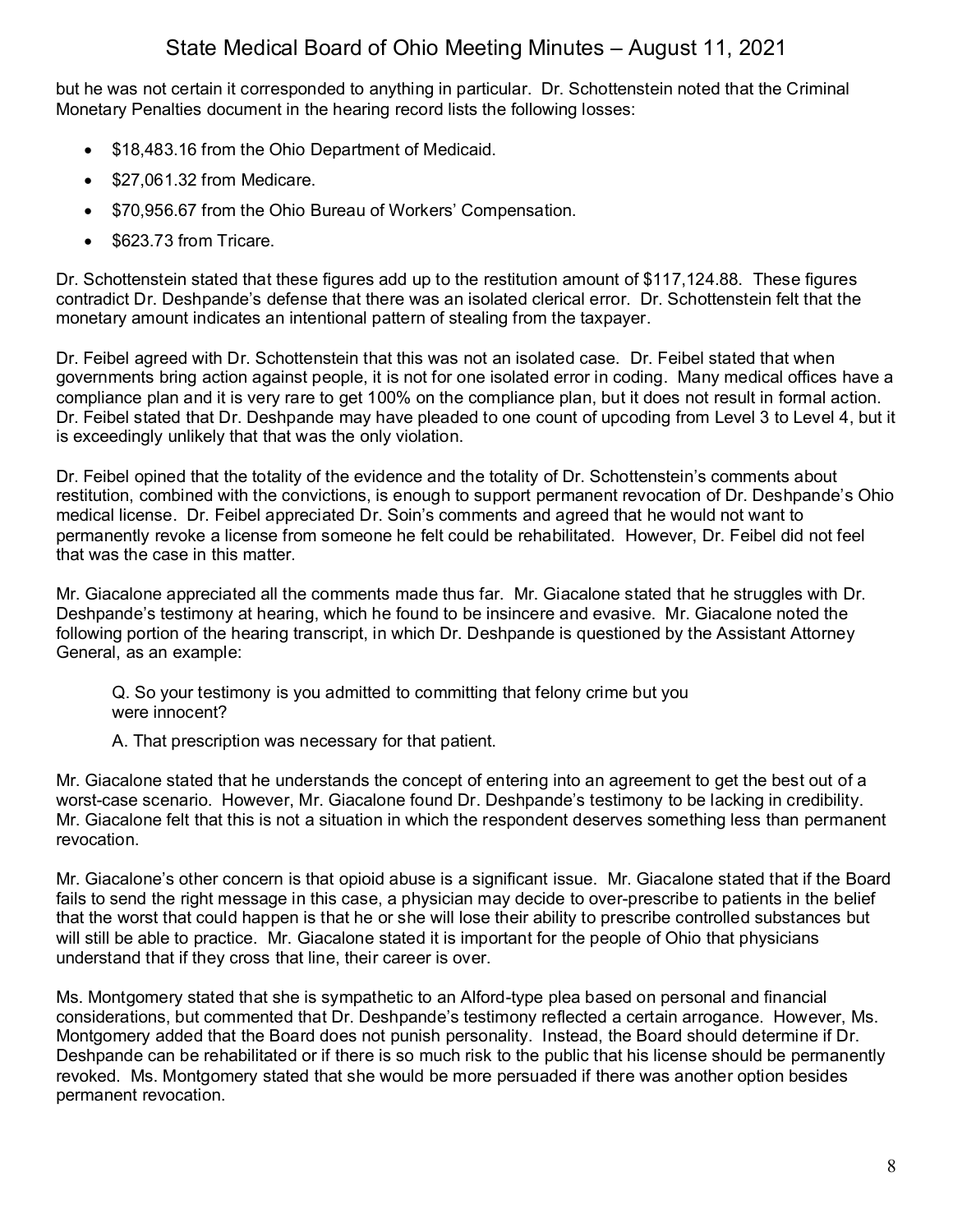Dr. Soin thanked the Board members for their comments. Dr. Soin stated that he has considered Dr. Deshpande's case a great deal, and in fact did not sleep last night until 3:00 a.m. thinking about this case. Dr. Soin stated that he did not read Dr. Deshpande's comments in the hearing transcript as an indication of arrogance, but he appreciated those who did read them that way. Dr. Soin opined that arrogance can be rehabilitated.

Dr. Soin opined that there can be a pathway forward that would protect the public, potentially allow Dr. Deshpande to return to practice, and send a harsh message that will dissuade practitioners from this type of behavior.

## **Dr. Soin moved to amend the Proposed Order to reflect the following:**

- **A permanent restriction from prescribing controlled substances.**
- **An indefinite suspension of Dr. Deshpande's Ohio medical license for a minimum of two years.**
- **Standard Interim monitoring conditions during suspension.**
- **Conditions for reinstatement to include successful completion of a course on billing and a course on ethics.**
- **Following reinstatement, probationary terms and conditions for a minimum of three years, including a practice plan and a monitoring physician approved by the Board.**
- **No change to the \$18,000 fine.**

## **Dr. Feibel seconded the motion.**

Dr. Feibel stated that he seconded Dr. Soin's motion to amend for discussion purposes. Dr. Feibel appreciated Dr. Soin's comments and his efforts to make sure the Board does not overreach. Dr. Feibel opined that everyone is capable of being rehabilitated and he questioned whether that should be the Board's litmus test. Dr. Feibel stated that the primary purpose of Board actions is not to send a message to other physicians, but to protect the public from a particular physician. Dr. Feibel opined that Dr. Deshpande's actions are egregious enough to warrant permanent revocation.

Mr. Giacalone stated that in the past the Board had tried to address the problem of opioid over-prescribing by offering relevant continuing medical education (CME) courses to rehabilitate physicians, but that approach did not get the Board very far. Rather, the over-prescribing of opioids declined rapidly due to the ramifications of permanent revocation of licensure. Mr. Giacalone expressed concern that if the Board does not permanently revoke Dr. Deshpande's license, the attorney for the next similarly-situated respondent will point back to this case and say their client can also be rehabilitated. Mr. Giacalone asked about the patients who are impacted by such physicians and become drug addicts due to over-prescribing, and stated that the Medical Board must speak for those individuals.

Dr. Soin stated that over-prescribing is not part of Dr. Deshpande's case; rather, it is about felony convictions. However, any concerns about over-prescribing can be allayed by the proposed amendment, which would permanently restrict Dr. Deshpande from prescribing controlled substances. Dr. Soin reiterated that the Board can be substantially punitive with guardrails in place to protect the public and still have a physician who can potentially contribute to society.

Dr. Schottenstein questioned whether Dr. Deshpande needs a monitoring physician. Dr. Schottenstein explained that his concern is Dr. Deshpande's duplicitous behavior and refusal to take responsibility for his actions. Dr. Schottenstein was further concerned that this pattern may continue if Dr. Deshpande retains licensure.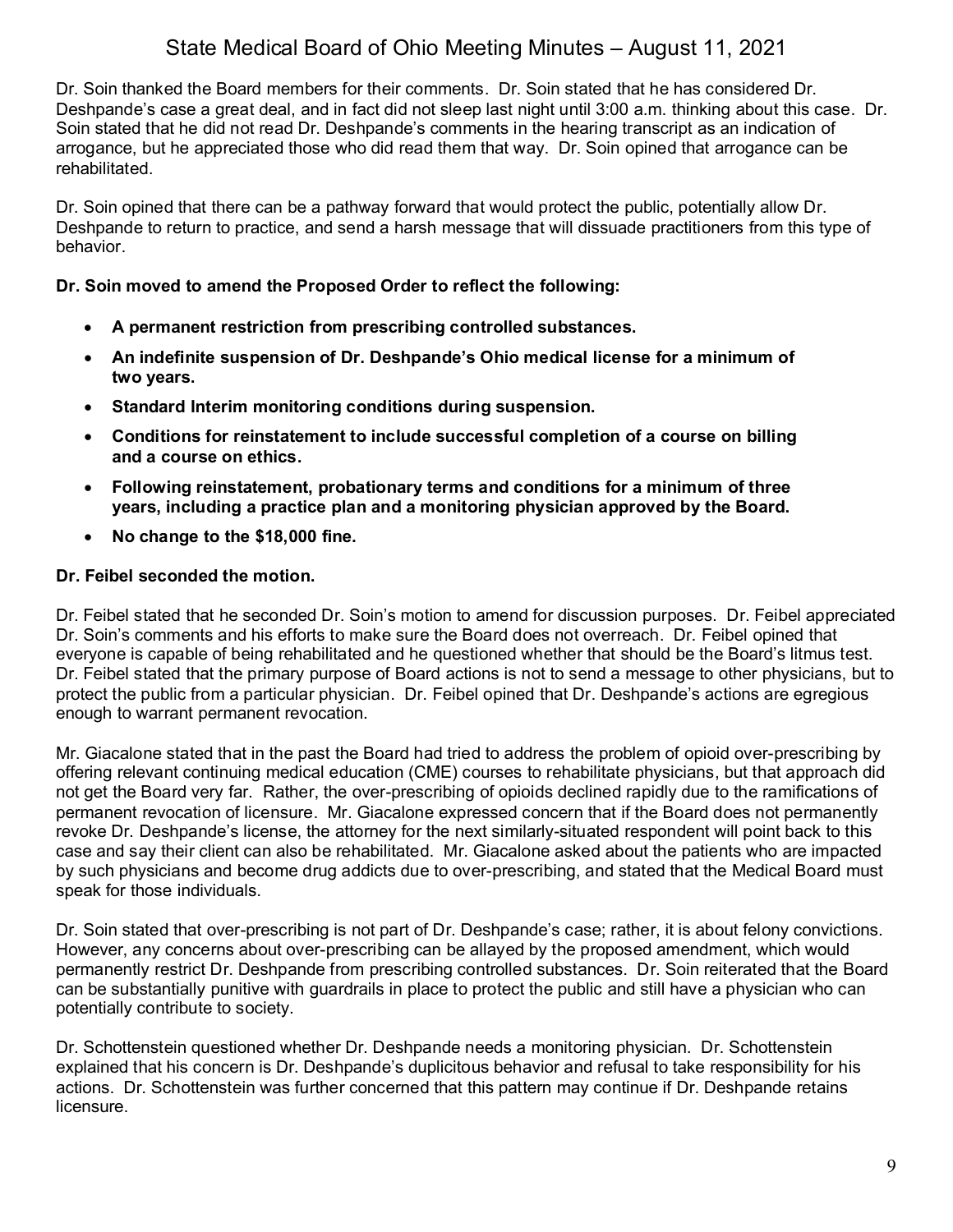A vote was taken on Dr. Soin's motion to amend:

| Dr. Rothermel     | Abstain |
|-------------------|---------|
| Dr. Saferin       | Abstain |
| Mr. Giacalone     | N       |
| Dr. Soin          |         |
| Dr. Schottenstein | N       |
| Mr. Gonidakis     | Abstain |
| Dr. Kakarala      | N       |
| Dr. Feibel        | N       |
| Dr. Reddy         | Abstain |
| Dr. Bechtel       | Abstain |
| Ms. Montgomery    |         |

The motion to amend did not carry.

A vote was taken on Dr. Kakarala's motion to approve and confirm the Proposed Findings of Fact, Conclusions, and Order in the matter of Dr. Deshpande:

| Dr. Rothermel     | Abstain |
|-------------------|---------|
| Dr. Saferin       | Abstain |
| Mr. Giacalone     |         |
| Dr. Soin          | Ν       |
| Dr. Schottenstein | Y       |
| Mr. Gonidakis     | Abstain |
| Dr. Kakarala      |         |
| Dr. Feibel        | Y       |
| Dr. Reddy         | Abstain |
| Dr. Bechtel       | Abstain |
| Ms. Montgomery    |         |

The motion to approve did not carry.

The Board Parliamentarian asked that the Report and Recommendation be placed back before the Board by motion for further discussion.

#### **Dr. Soin moved to approve and confirm the Proposed Findings of Fact, Conclusions, and Order in the matter of Dr. Deshpande. Dr. Kakarala seconded the motion.**

Dr. Feibel asked if the Board could remand this matter back to the Hearing Unit. Ms. Anderson replied that that is an option available to the Board, but it would need to give the Hearing Examiner instructions, such as gathering additional evidence. Other options available to the Boad are to accept the Report and Recommendation as written, amend the Report and Recommendation, or table the subject.

## **Dr. Feibel moved to table the matter of Dr. Deshpande.**

The Board Parliamentarian noted that under the Standard Rules of Parliamentary Procedure, a motion to table, once seconded, must be voted upon without further discussion.

## **Dr. Feibel withdrew his motion to table.**

Dr. Feibel stated that he withdrew his motion to table so that discussion can continue. Dr. Feibel, noting Dr. Johnson's absence from today's meeting, stated that he favored tabling this matter so that all voting Board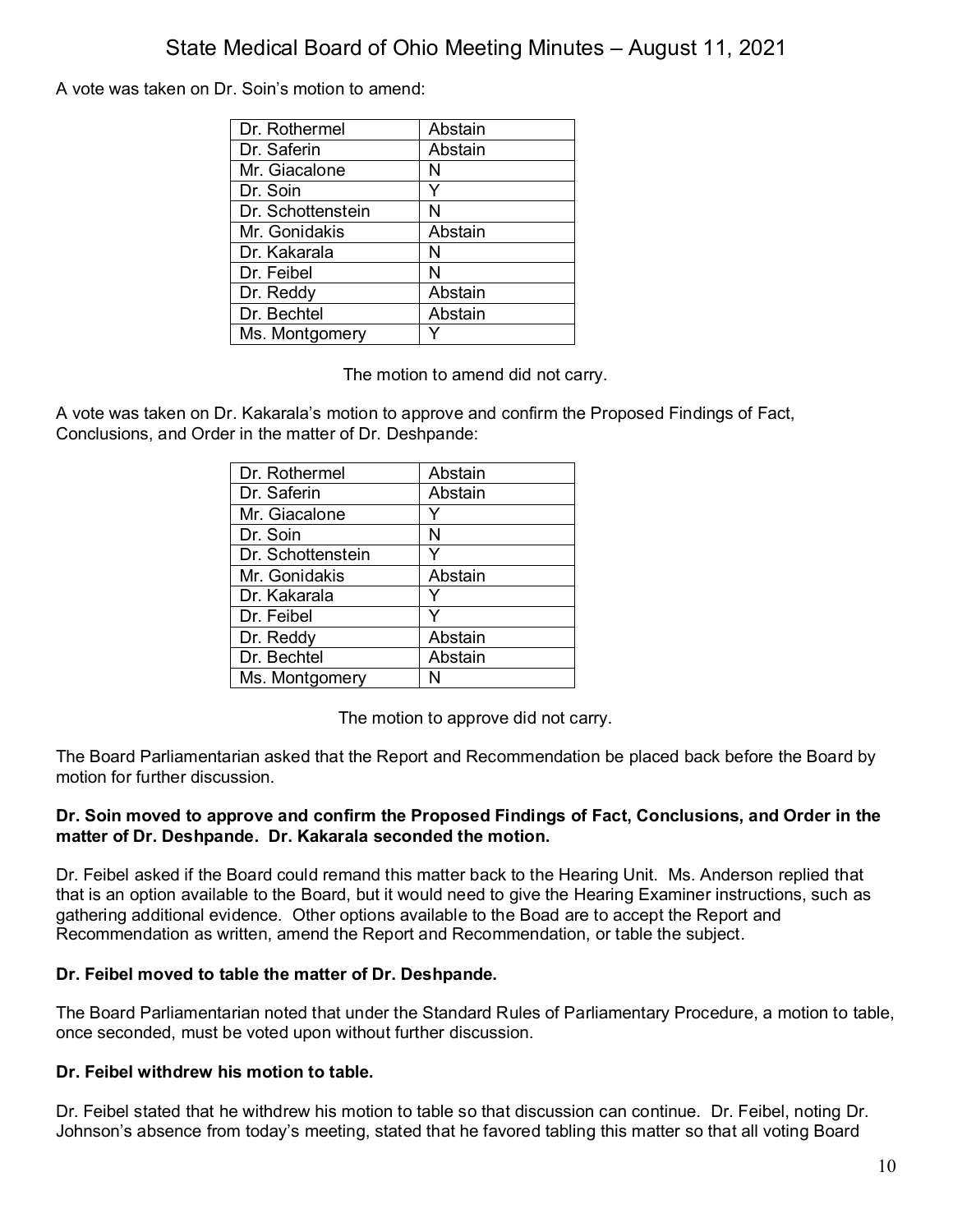members can participate in the discussion. Dr. Feibel felt that it would be difficult at this time to pass an Order that would be acceptable to all six of the voting members present today. Dr. Feibel added that tabling would also give Board members time to think about and consider the comments they have heard today. Dr. Feibel stated that he would appreciate extra time to reflect on the discussion and re-review the record because he feels this is a serious case and the Board could be setting a precedent. Dr. Feibel expressed concern about encouraging practitioners to take a plea agreement in federal court and then come before the Board claiming innocence and asking for rehabilitation.

Mr. Giacalone preferred considering more options rather than tabling. Mr. Giacalone stated that he favors permanently revoking Dr. Deshpande's medical license, but also suggested that some modifications on Dr. Soin's earlier proposed amendment could be considered so that the process can be expedited.

Dr. Soin commented that the Board has many options that are very punitive short of a permanent revocation that would still send a strong, clear message to the public and to physicians that the kind of behavior displayed by Dr. Deshpande is not acceptable. Dr. Soin stated that he would never defend Dr. Deshpande's actions, but he cannot support permanent revocation. Dr. Soin felt there is a way to protect the public, send a message, and allow a pathway to rehabilitation.

Mr. Giacalone suggested a minimum five-year suspension of Dr. Deshpande's Ohio medical license, followed by a minimum five-year probationary period. Mr. Giacalone did not propose changing the proposed fine of \$18,000. Dr. Feibel suggested that Dr. Deshpande also be required to take the Special Purpose Examination (SPEX) before returning to practice. Mr. Giacalone agreed.

#### **Mr. Giacalone moved to amend the Proposed Order to reflect the following:**

- **A permanent restriction from prescribing controlled substances.**
- **An indefinite suspension of Dr. Deshpande's Ohio medical license for a minimum of five years.**
- **Standard Interim monitoring conditions during suspension.**
- **Conditions for reinstatement to include successful completion of a course on billing and a course on ethics.**
- **Following reinstatement, probationary terms and conditions for a minimum of five years, including a practice plan and a monitoring physician approved by the Board.**
- **A requirement to take and pass the SPEX before resuming medical practice.**
- **No change to the \$18,000 fine.**

## **Dr. Soin seconded the motion.**

Mr. Giacalone characterized his proposed amendment as a compromise that may not please every Board member, but would resolve the matter.

Dr. Feibel expressed concern that the proposed amendment could potentially fall short in protecting the public. If the amendment is adopted, Dr. Feibel hoped Dr. Deshpande does not harm the public in the future. Dr. Feibel stated that he was uncertain how he will vote on the amendment, but he realized that all the Board members have the same goal of protecting the public. Dr. Feibel's had suggested tabling until next month so that another Board member could add her voice to the discussion. Dr. Feibel felt that a full complement of Board members could add clarity and insight into the issue and potentially change minds, including his own.

Dr. Schottenstein appreciated the proposed amendment, but expressed concern about Dr. Deshpande returning to medicine after a five-year hiatus and being able to practice, notwithstanding the SPEX.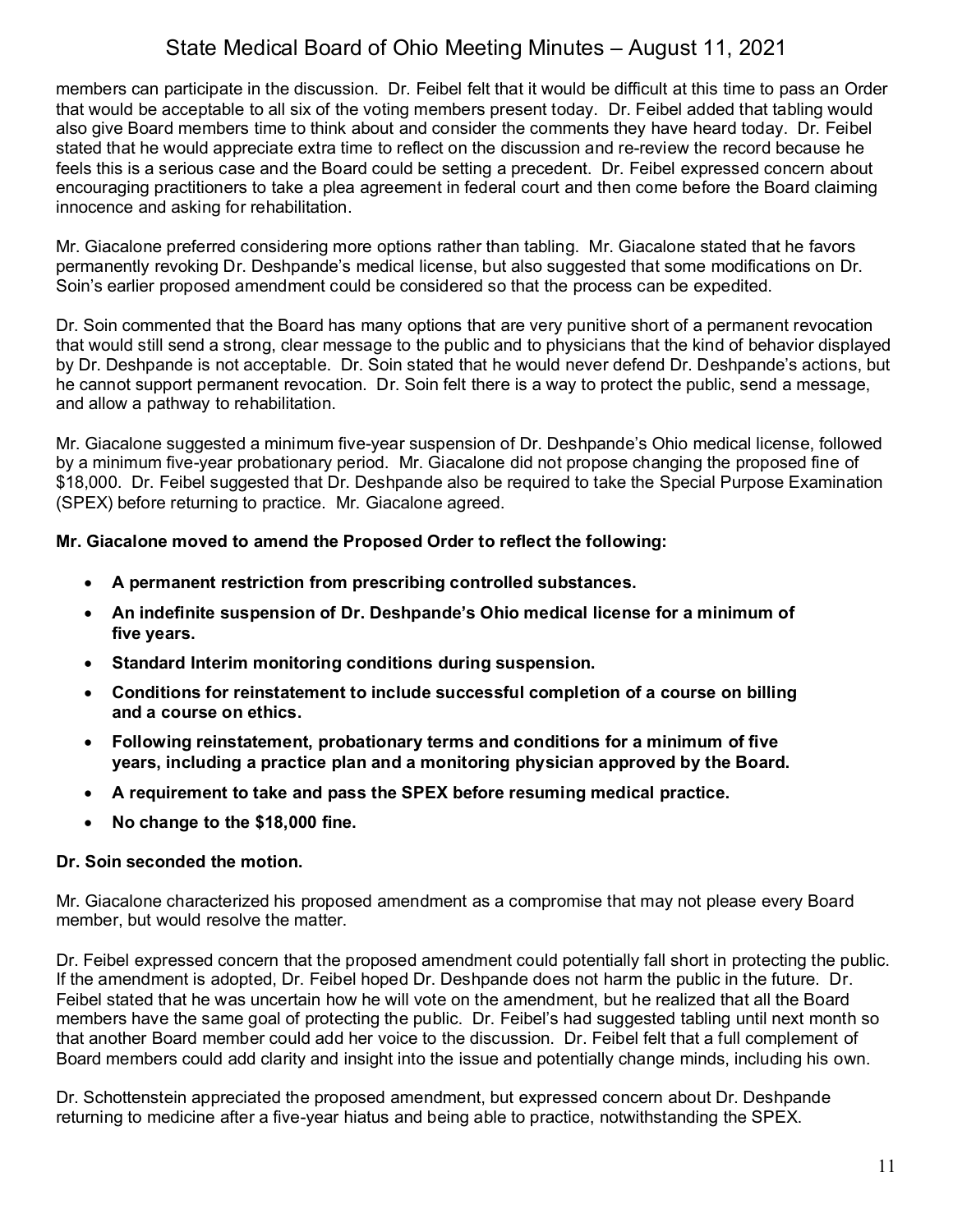A vote was taken on Mr. Giacalone's motion to amend:

| Dr. Rothermel     | Abstain |
|-------------------|---------|
| Dr. Saferin       | Abstain |
| Mr. Giacalone     |         |
| Dr. Soin          |         |
| Dr. Schottenstein |         |
| Mr. Gonidakis     | Abstain |
| Dr. Kakarala      |         |
| Dr. Feibel        |         |
| Dr. Reddy         | Abstain |
| Dr. Bechtel       | Abstain |
| Ms. Montgomery    |         |

The motion to amend carried.

**Dr. Kakarala moved to approve and confirm the Proposed Findings of Fact, Conclusions, and Order, as amended, in the matter of Dr. Deshpande. Dr. Feibel seconded the motion.** A vote was taken:

| Dr. Rothermel     | Abstain |
|-------------------|---------|
| Dr. Saferin       | Abstain |
| Mr. Giacalone     |         |
| Dr. Soin          | Y       |
| Dr. Schottenstein |         |
| Mr. Gonidakis     | Abstain |
| Dr. Kakarala      |         |
| Dr. Feibel        | Y       |
| Dr. Reddy         | Abstain |
| Dr. Bechtel       | Abstain |
| Ms. Montgomery    |         |

The motion to approve carried.

## **Bozenna L. Johnson**

Ms. Montgomery directed the Board's attention to the matter of Bozenna L. Johnson. No objections were filed. Ms. Lee was the Hearing Examiner. This matter is non-disciplinary in nature, and therefore all Board members may vote.

#### **Dr. Bechtel moved to approve and confirm the Proposed Findings of Fact, Conclusions, and Order in the matter of Ms. Johnson. Dr. Reddy seconded the motion.**

Ms. Montgomery stated that she will now entertain discussion in the above matter.

Dr. Bechtel stated that this case involves massage therapy licensure. The qualifications for licensure are welldefined in the Ohio Revised Code, including required curriculum hours. Dr. Bechtel felt it is important for the Board to be consistent, stating that it would be unfair to approve a license when the Board has denied so many for the same reasons. Dr. Bechtel agreed with the Proposed Order to deny licensure.

Dr. Schottenstein agreed with Dr. Bechtel and stated that there is a difference between a guidelines and a rule. Dr. Schottenstein stated that Ms. Johnson conceptualized the Board's licensure criteria as a guideline and that considerable leeway was allowed based on individual circumstances. Ms. Johnson appears to believe that the Board can deviate from the guideline and grant her a license based on a positive representation of herself and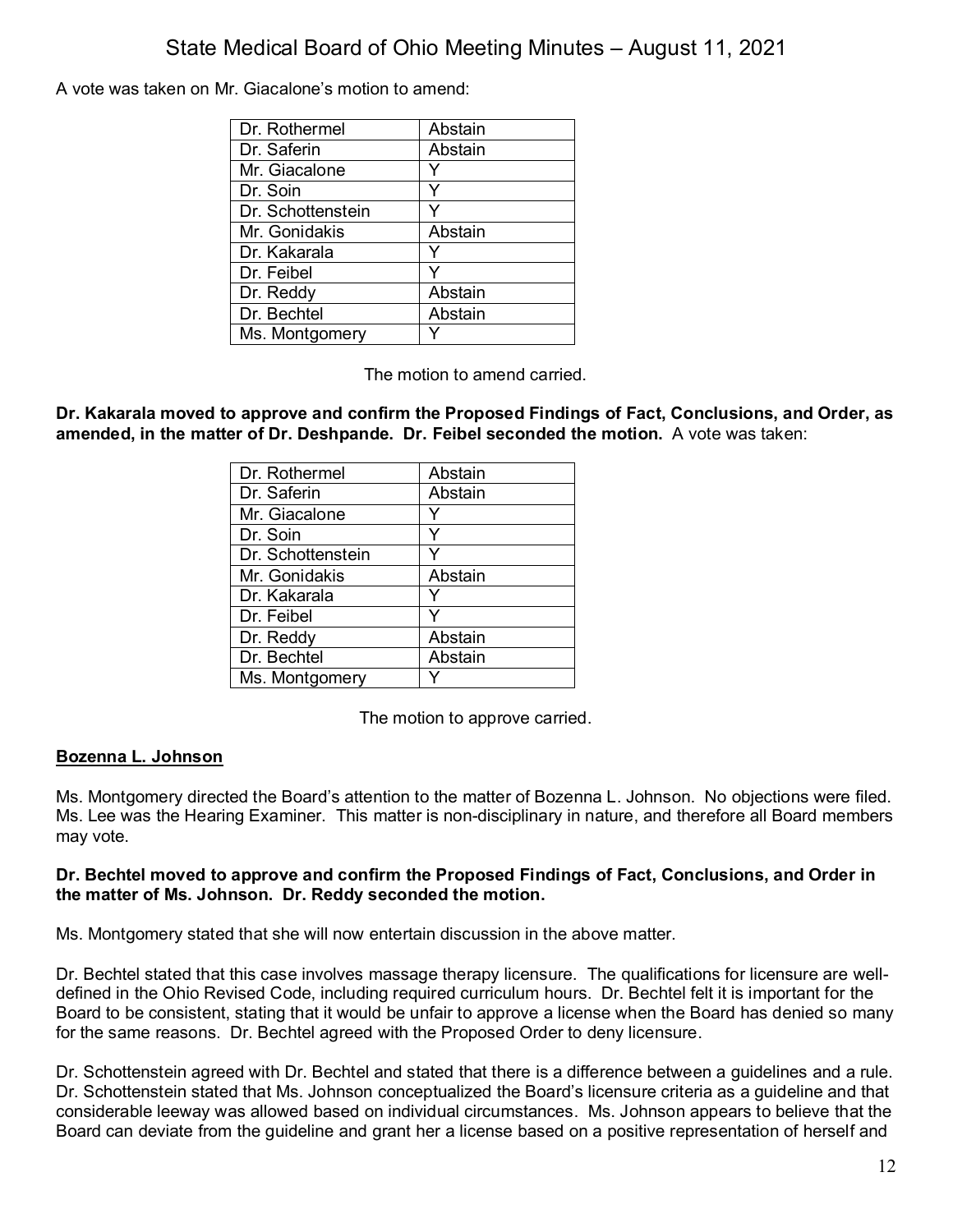her accomplishments. However, the Board's licensure criteria is not a guideline; rather, it is based on a rule in the Ohio Administrative Code and has the force of law. Just like the Board's licensees, the Board itself is bound by the rule and cannot break it for a sympathetic applicant. The rule does not allow for exceptions or equivalency, and the Board is bound by that.

Dr. Schottenstein stated that although he is respectful of the applicant, her motivations, and everything she as accomplished thus far, he will not vote to grant the license because she does not currently meet the criteria. Dr. Schottenstein hoped that by either maintaining her Michigan license over time or transferring to a Boardapproved school and making up the deficient credits, she can meet the criteria for licensure in the future and reapply.

A vote was taken on Dr. Bechtel's motion to approve:

| Dr. Rothermel     |   |
|-------------------|---|
| Dr. Saferin       | v |
| Mr. Giacalone     |   |
| Dr. Soin          |   |
| Dr. Schottenstein |   |
| Mr. Gonidakis     |   |
| Dr. Kakarala      | v |
| Dr. Feibel        |   |
| Dr. Reddy         |   |
| Dr. Bechtel       |   |
| Ms. Montgomery    |   |

The motion to approve carried.

## **PROPOSED FINDINGS AND PROPOSED ORDERS**

Ms. Montgomery stated that in the following matters, the Board issued Notices of Opportunity for Hearing. No timely requests for hearing was received. These matters were reviewed by a Hearing Examiner, who prepared Proposed Findings and Proposed Orders, and they are now before the Board for final disposition. These matters are disciplinary in nature, and therefore the Secretary and Supervising Member cannot vote. In these matters, Dr. Rothermel served as Secretary and Dr. Saferin served as Supervising Member.

## **Duane Boomershine, L.M.T.**

**Dr. Bechtel moved find that the allegations as set forth in the October 14, 2020 Notice of Opportunity for Hearing in the matter of Mr. Boomershine have been proven to be true by a preponderance of the evidence and to adopt Ms. Lee's Proposed Findings and Proposed Order. Dr. Kakarala seconded the motion.**

Ms. Montgomery stated that she will now entertain discussion in the above matter. No Board member offered discussion in this matter.

A vote was taken on Dr. Bechtel's motion:

| Dr. Rothermel     | Abstain |
|-------------------|---------|
| Dr. Saferin       | Abstain |
| Mr. Giacalone     |         |
| Dr. Soin          |         |
| Dr. Schottenstein |         |
| Mr. Gonidakis     |         |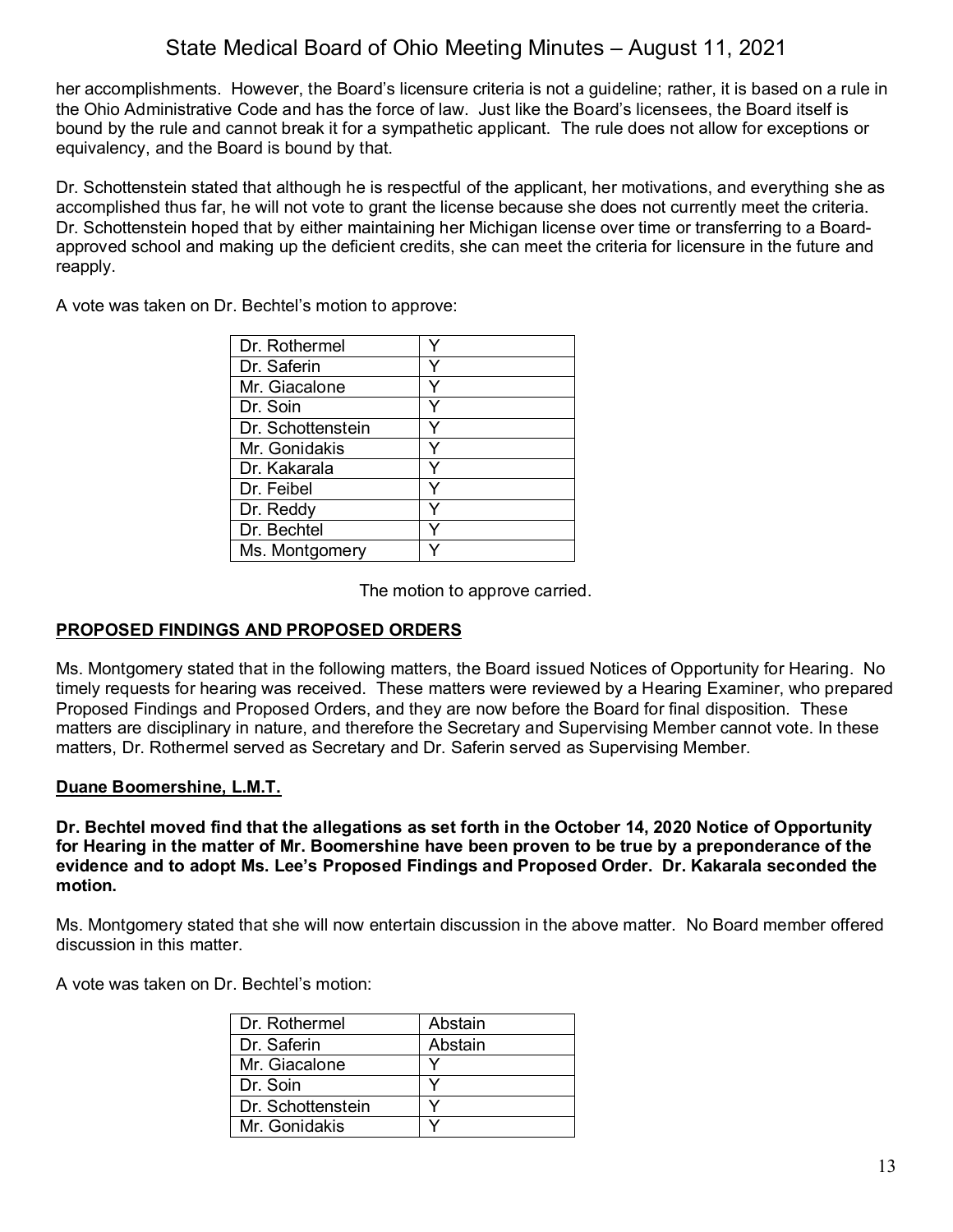| Dr. Kakarala   |  |
|----------------|--|
| Dr. Feibel     |  |
| Dr. Reddy      |  |
| Dr. Bechtel    |  |
| Ms. Montgomery |  |

The motion carried.

## **Michael Stephen Lazaro, L.M.T.**

**Dr. Bechtel moved find that the allegations as set forth in the May 13, 2020 Notice of Opportunity for Hearing in the matter of Mr. Lazaro have been proven to be true by a preponderance of the evidence and to adopt Ms. Lee's Proposed Findings and Proposed Order. Mr. Giacalone seconded the motion.**

Ms. Montgomery stated that she will now entertain discussion in the above matter.

Ms. Giacalone asked if this matter was reported to law enforcement. Ms. Anderson replied that the Board has a protocol to make such reports to law enforcement and she will follow-up to make certain that occurred. Dr. Bechtel echoed Mr. Giacalone's comments and noted that, unlike the case with physicians, there is not a mechanism for automatically reporting actions against massage therapists to other states. Dr. Bechtel also noted that Mr. Lazaro resides in Florida and expressed concern about the ability of the Board to communicate this action to authorities in Florida in case Mr. Lazaro tries to obtain licensure in that state. Ms. Anderson stated that the Board's action will be a public record and the staff can explore sharing that.

A vote was taken on Dr. Bechtel's motion:

| Dr. Rothermel     | Abstain |
|-------------------|---------|
| Dr. Saferin       | Abstain |
| Mr. Giacalone     |         |
| Dr. Soin          |         |
| Dr. Schottenstein |         |
| Mr. Gonidakis     |         |
| Dr. Kakarala      |         |
| Dr. Feibel        |         |
| Dr. Reddy         |         |
| Dr. Bechtel       |         |
| Ms. Montgomery    |         |

The motion carried.

## **Theodore E. Okechuku, M.D.**

**Dr. Bechtel moved find that the allegations as set forth in the October 14, 2020 Notice of Opportunity for Hearing in the matter of Dr. Okechuku have been proven to be true by a preponderance of the evidence and to adopt Ms. Lee's Proposed Findings and Proposed Order. Dr. Feibel seconded the motion.**

Ms. Montgomery stated that she will now entertain discussion in the above matter.

Mr. Giacalone opined that permanent revocation is very appropriate in this case. Ms. Montgomery commented that the Board should make sure this matter was reported to law enforcement.

A vote was taken on Dr. Bechtel's motion: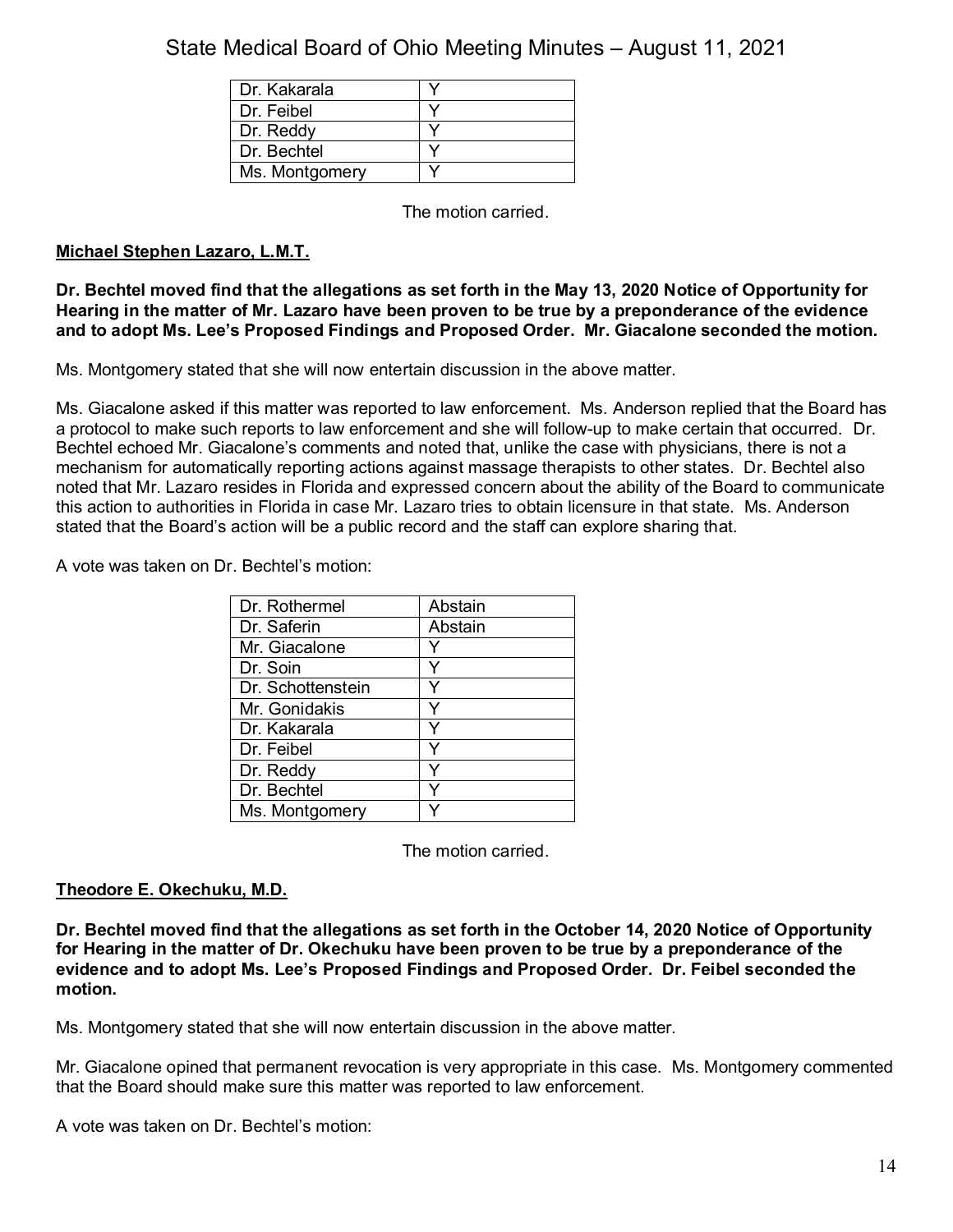| Dr. Rothermel     | Abstain |
|-------------------|---------|
| Dr. Saferin       | Abstain |
| Mr. Giacalone     |         |
| Dr. Soin          |         |
| Dr. Schottenstein |         |
| Mr. Gonidakis     |         |
| Dr. Kakarala      |         |
| Dr. Feibel        |         |
| Dr. Reddy         |         |
| Dr. Bechtel       |         |
| Ms. Montgomery    |         |

The motion carried.

## **Sherman Washington, M.D.**

**Dr. Bechtel moved find that the allegations as set forth in the October 14, 2020 Notice of Opportunity for Hearing in the matter of Dr. Washington have been proven to be true by a preponderance of the evidence and to adopt Ms. Lee's Proposed Findings and Proposed Order. Dr. Feibel seconded the motion.**

Ms. Montgomery stated that she will now entertain discussion in the above matter. No Board member offered discussion in this matter.

A vote was taken on Dr. Bechtel's motion:

| Dr. Rothermel     | Abstain |
|-------------------|---------|
| Dr. Saferin       | Abstain |
| Mr. Giacalone     |         |
| Dr. Soin          | Y       |
| Dr. Schottenstein |         |
| Mr. Gonidakis     | Y       |
| Dr. Kakarala      |         |
| Dr. Feibel        |         |
| Dr. Reddy         |         |
| Dr. Bechtel       |         |
| Ms. Montgomery    |         |

The motion carried.

## **FINDINGS, ORDERS, AND JOURNAL ENTRIES**

Ms. Montgomery stated that in the following matters, the Board issued Notices of Opportunity for Hearing, and documentation of Service was received for each. There were no timely requests for hearing filed, and more than 30 days have elapsed since the mailing of the Notices. These matters are therefore before the Board for final disposition. These matters are non-disciplinary in nature, and therefore all Board members may vote.

## **Laura M. Anzano, M.T.**

Ms. Montgomery stated that on or about June 9, 2021, the Board authorized issuance of a Notice of Opportunity for Hearing to Laura M. Anzano, M.T., informing her that the State Medical Board of Ohio proposed to approve her application for restoration of her license to practice massage therapy, provided that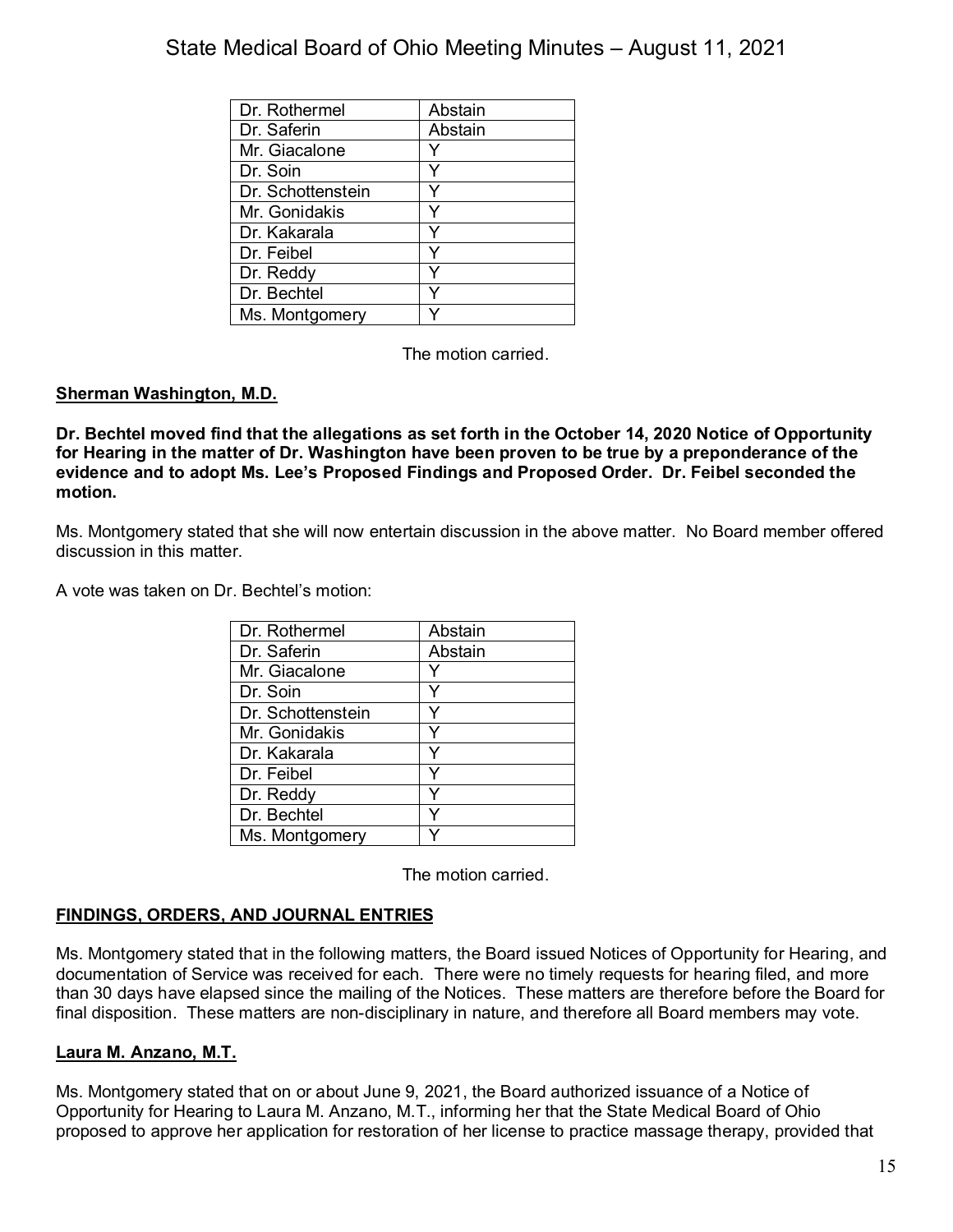she take and pass the Massage and Bodywork Licensing Examination (MBLEx) due to the fact that Ms. Anzano has not engaged in the active practice of massage therapy for more than two years.

**Dr. Saferin moved to find that the facts set forth in the June 9, 2021 Notice of Opportunity for Hearing have been proven to be true by a preponderance of the evidence, and that the Board enter an Order, effective immediately upon mailing, approving Ms. Anzano's application for restoration of her license to practice massage therapy in the State of Ohio, provided that she takes and passes the MBLEx within six months of the date of mailing of the order. Dr. Bechtel seconded the motion.** A vote was taken:

| Dr. Rothermel     |  |
|-------------------|--|
| Dr. Saferin       |  |
| Mr. Giacalone     |  |
| Dr. Soin          |  |
| Dr. Schottenstein |  |
| Mr. Gonidakis     |  |
| Dr. Kakarala      |  |
| Dr. Feibel        |  |
| Dr. Reddy         |  |
| Dr. Bechtel       |  |
| Ms. Montgomery    |  |

The motion carried.

## **Erin L. Wortman, M.T.**

Ms. Montgomery stated that on or about June 9, 2021, the Board authorized issuance of a Notice of Opportunity for Hearing to Erin L. Wortman, M.T., informing her that the State Medical Board of Ohio proposed to approve her application for restoration of her license to practice massage therapy, provided that she take and pass the Massage and Bodywork Licensing Examination (MBLEx) due to the fact that Ms. Wortman has not engaged in the active practice of massage therapy for more than two years.

**Dr. Saferin moved to find that the facts set forth in the June 9, 2021 Notice of Opportunity for Hearing have been proven to be true by a preponderance of the evidence, and that the Board enter an Order, effective immediately upon mailing, approving Ms. Wortman's application for restoration of her license to practice massage therapy in the State of Ohio, provided that she takes and passes the MBLEx within six months of the date of mailing of the order. Dr. Bechtel seconded the motion.** A vote was taken:

| Dr. Rothermel     |  |
|-------------------|--|
| Dr. Saferin       |  |
| Mr. Giacalone     |  |
| Dr. Soin          |  |
| Dr. Schottenstein |  |
| Mr. Gonidakis     |  |
| Dr. Kakarala      |  |
| Dr. Feibel        |  |
| Dr. Reddy         |  |
| Dr. Bechtel       |  |
| Ms. Montgomery    |  |

The motion carried.

## **Sarai F. McCathren, M.T.**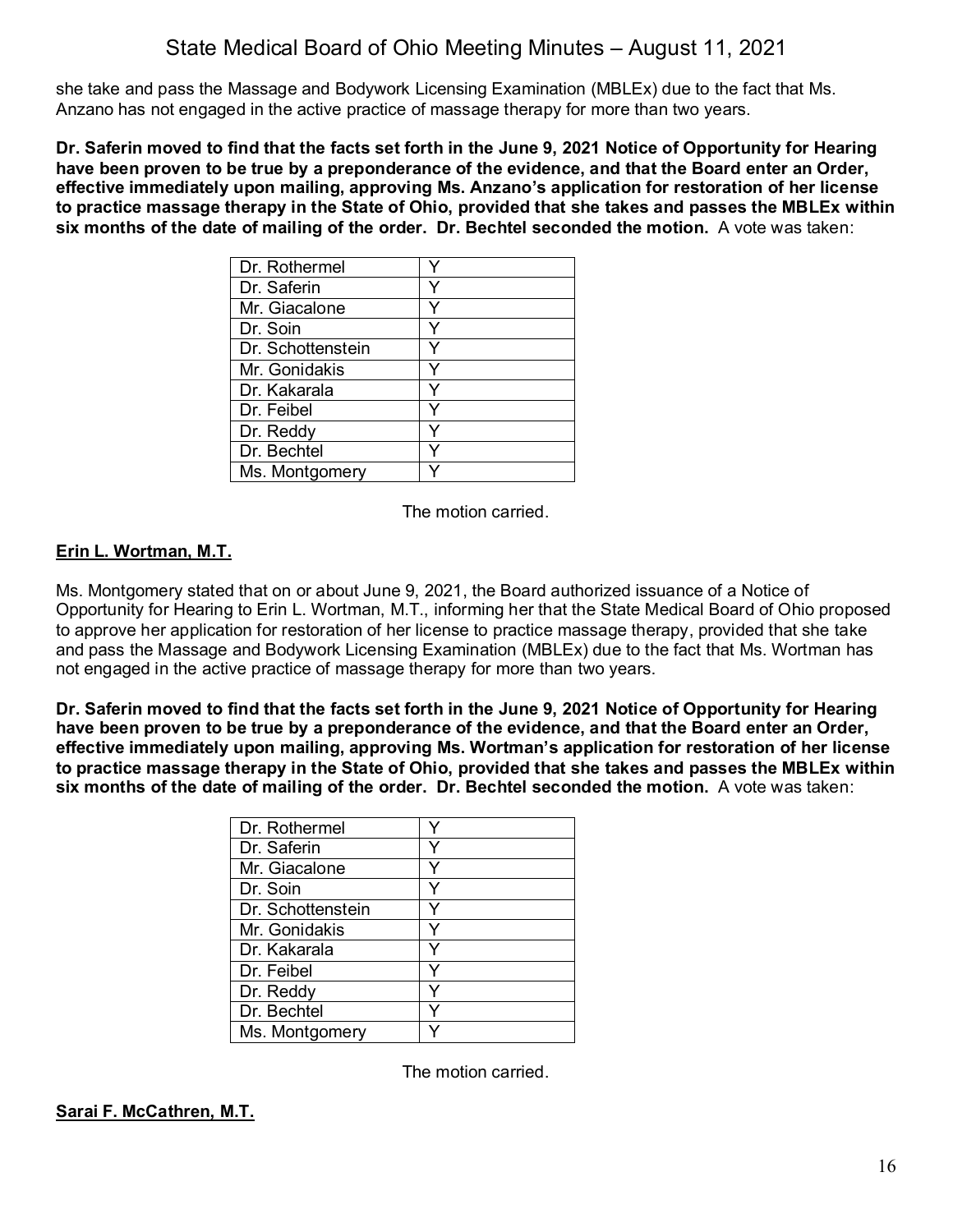Ms. Montgomery stated that on or about June 9, 2021, the Board authorized issuance of a Notice of Opportunity for Hearing to Sarai F. McCathren, L.M.T., informing her that the State Medical Board of Ohio proposed to approve her application for restoration of her license to practice massage therapy provided that she take and pass the Massage and Bodywork Licensing Examination (MBLEx) due to the fact that Ms. McCathren has not engaged in the active practice of massage therapy for more than two years.

**Dr. Saferin moved to find that the facts set forth in the June 9, 2021 Notice of Opportunity for Hearing have been proven to be true by a preponderance of the evidence, and that the Board enter an Order, effective immediately upon mailing, approving Ms. McCathren's application for restoration of her license to practice massage therapy in the State of Ohio, provided that she takes and passes the MBLEx within six months of the date of mailing of this order. Dr. Bechtel seconded the motion.** A vote was taken:

| Dr. Rothermel     |  |
|-------------------|--|
| Dr. Saferin       |  |
| Mr. Giacalone     |  |
| Dr. Soin          |  |
| Dr. Schottenstein |  |
| Mr. Gonidakis     |  |
| Dr. Kakarala      |  |
| Dr. Feibel        |  |
| Dr. Reddy         |  |
| Dr. Bechtel       |  |
| Ms. Montgomery    |  |

The motion carried.

## **EXECUTIVE SESSION**

**Dr. Kakarala moved to go into Executive Session to confer with the Medical Board's attorneys on matters of pending or imminent court action; and for the purpose of deliberating on proposed consent agreements in the exercise of the Medical Board's quasi-judicial capacity; and to consider the appointment, employment, dismissal, discipline, promotion, demotion, or compensation of a public employee or official. Dr. Saferin seconded the motion.** A vote was taken:

| Dr. Rothermel     |   |
|-------------------|---|
| Dr. Saferin       |   |
| Mr. Giacalone     |   |
| Dr. Soin          |   |
| Dr. Schottenstein |   |
| Mr. Gonidakis     | Y |
| Dr. Kakarala      |   |
| Dr. Feibel        | v |
| Dr. Reddy         | v |
| Dr. Bechtel       |   |
| Ms. Montgomery    |   |

The motion carried.

The Board went into Executive Session at 11:34 a.m. and returned to public session at 12:01 p.m.

The Board recessed at 12:01 p.m. The meeting resumed at 12:55 p.m.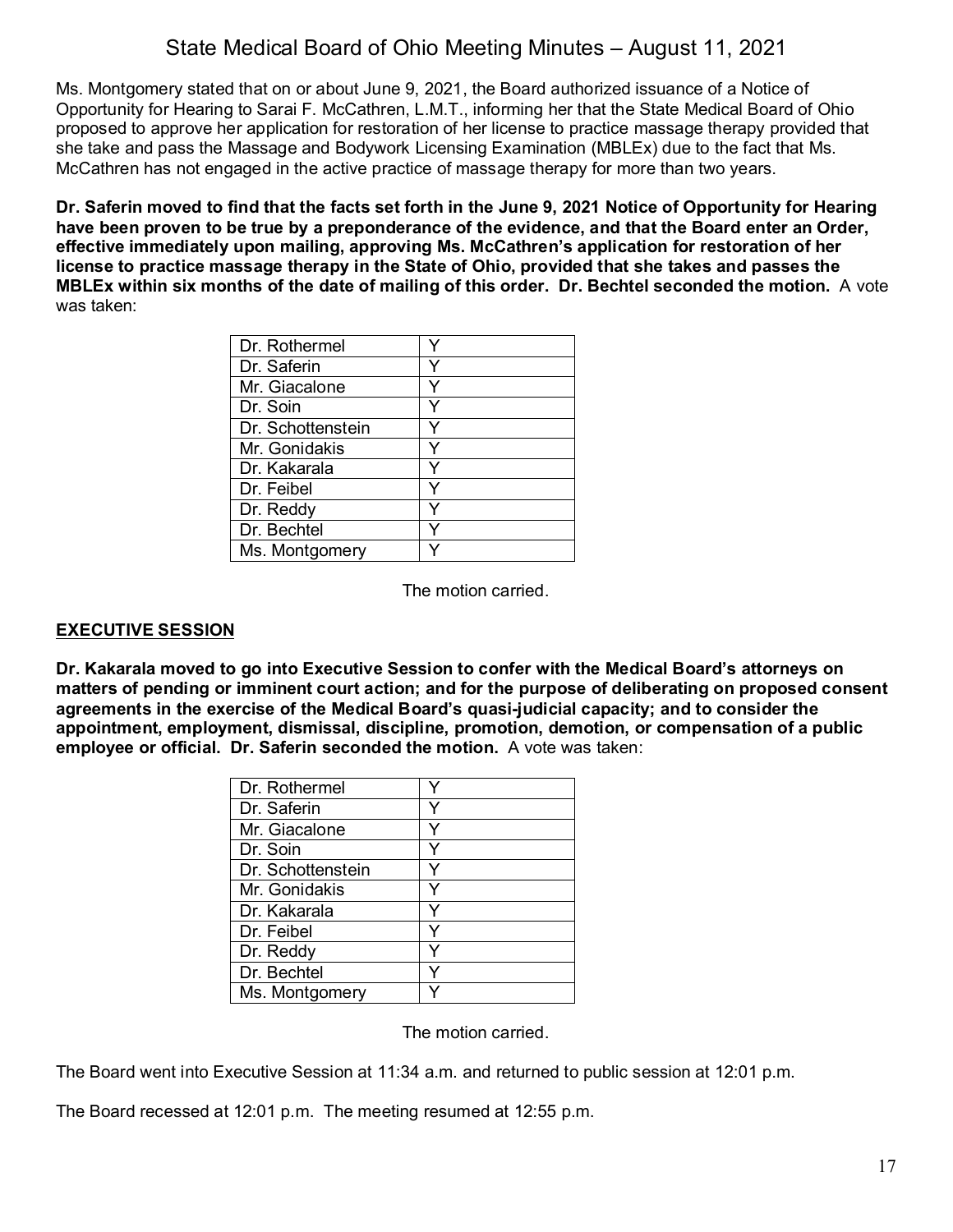#### **EXECUTIVE DIRECTOR COMPENSATION**

#### **Dr. Bechtel moved to increase the hourly rate of the Executive Director by 3%, to be effective the pay period which includes July 1, 2021. Dr. Saferin seconded the motion.**

Ms. Montgomery commented that Ms. Loucka has earned every bit of this increase in compensation. The Board members gave Ms. Loucka a round of applause.

A vote was taken on Dr. Bechtel's motion:

| Dr. Rothermel     |   |
|-------------------|---|
| Dr. Saferin       | v |
| Mr. Giacalone     | v |
| Dr. Soin          |   |
| Dr. Schottenstein | v |
| Mr. Gonidakis     | Y |
| Dr. Kakarala      |   |
| Dr. Feibel        | ∨ |
| Dr. Reddy         | v |
| Dr. Bechtel       |   |
| Ms. Montgomery    |   |

The motion carried.

#### **SETTLEMENT AGREEMENTS**

#### **Gustav Richard Eles, D.O.**

**Dr. Soin moved to ratify the proposed Permanent Surrender with Dr. Eles. Dr. Kakarala seconded the motion.** A vote was taken:

| Dr. Rothermel     | Abstain |
|-------------------|---------|
| Dr. Saferin       | Abstain |
| Mr. Giacalone     |         |
| Dr. Soin          |         |
| Dr. Schottenstein | Υ       |
| Mr. Gonidakis     | v       |
| Dr. Kakarala      |         |
| Dr. Feibel        | Y       |
| Dr. Reddy         |         |
| Dr. Bechtel       | Abstain |
| Ms. Montgomery    |         |

The motion carried.

#### **Alan G. Weinberg, M.D.**

**Dr. Bechtel moved to ratify the proposed Permanent Surrender with Dr. Weinberg. Dr. Kakarala seconded the motion.** A vote was taken:

| Dr. Rothermel | Abstain |
|---------------|---------|
| Dr. Saferin   | Abstain |
| Mr. Giacalone |         |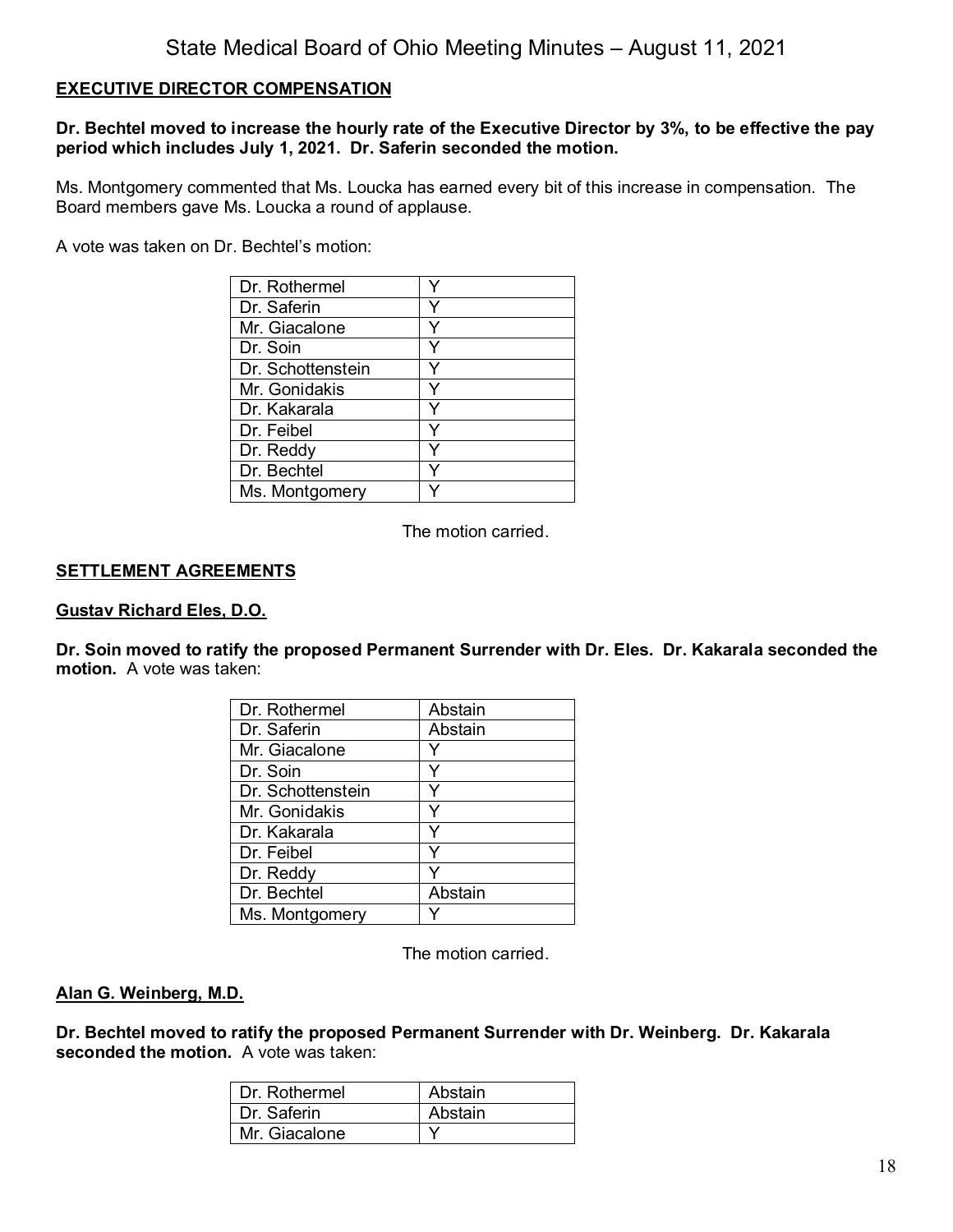| Dr. Soin          |  |
|-------------------|--|
| Dr. Schottenstein |  |
| Mr. Gonidakis     |  |
| Dr. Kakarala      |  |
| Dr. Feibel        |  |
| Dr. Reddy         |  |
| Dr. Bechtel       |  |
| Ms. Montgomery    |  |

The motion carried.

## **Michael A. Bummer, M.D.**

**Dr. Schottenstein moved to ratify the proposed Permanent Withdrawal with Dr. Bummer. Dr. Reddy seconded the motion.** A vote was taken:

| Dr. Rothermel     | Abstain |
|-------------------|---------|
| Dr. Saferin       | Abstain |
| Mr. Giacalone     |         |
| Dr. Soin          |         |
| Dr. Schottenstein |         |
| Mr. Gonidakis     |         |
| Dr. Kakarala      |         |
| Dr. Feibel        |         |
| Dr. Reddy         |         |
| Dr. Bechtel       |         |
| Ms. Montgomery    |         |

The motion carried.

## **Khaled Labib Amr, M.D.**

**Dr. Reddy moved to ratify the proposed Permanent Surrender with Dr. Amr. Dr. Kakarala seconded the motion.** A vote was taken:

| Dr. Rothermel     | Abstain |
|-------------------|---------|
| Dr. Saferin       | Abstain |
| Mr. Giacalone     |         |
| Dr. Soin          | Y       |
| Dr. Schottenstein |         |
| Mr. Gonidakis     | Y       |
| Dr. Kakarala      |         |
| Dr. Feibel        | v       |
| Dr. Reddy         |         |
| Dr. Bechtel       | Abstain |
| Ms. Montgomery    |         |

The motion carried.

#### **Kavita Kang, D.O.**

**Dr. Reddy moved to ratify the proposed Step I Consent Agreement with Dr. Kang. Dr. Soin seconded the motion.** A vote was taken: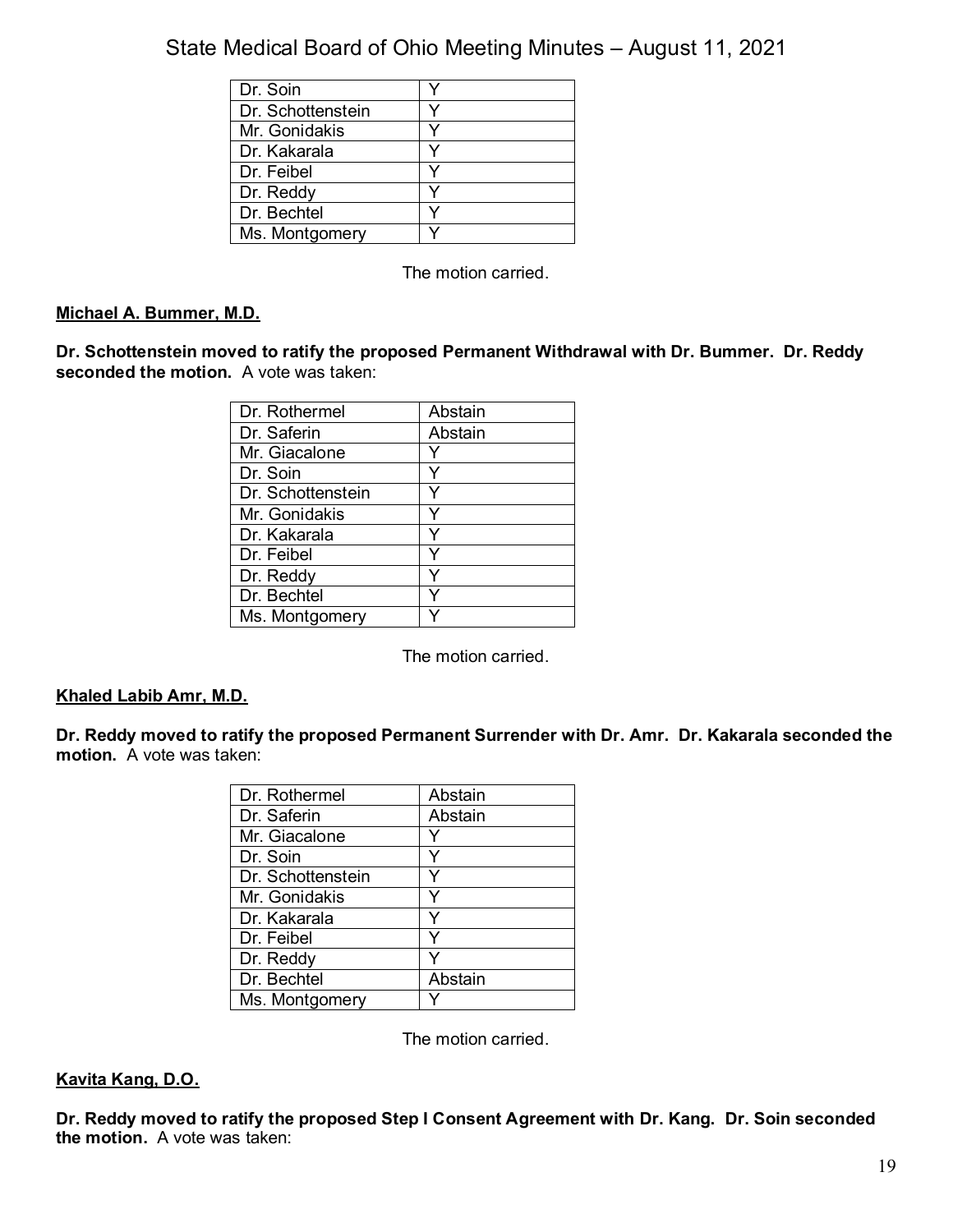| Dr. Rothermel     | Abstain |
|-------------------|---------|
| Dr. Saferin       | Abstain |
| Mr. Giacalone     |         |
| Dr. Soin          |         |
| Dr. Schottenstein |         |
| Mr. Gonidakis     |         |
| Dr. Kakarala      |         |
| Dr. Feibel        |         |
| Dr. Reddy         |         |
| Dr. Bechtel       | Abstain |
| Ms. Montgomery    |         |

The motion carried.

#### **Amir Qader Dada, D.O.**

**Dr. Bechtel moved to ratify the proposed Step I Consent Agreement with Dr. Dada. Dr. Soin seconded the motion.** A vote was taken:

| Dr. Rothermel     | Abstain |
|-------------------|---------|
| Dr. Saferin       | Abstain |
| Mr. Giacalone     |         |
| Dr. Soin          |         |
| Dr. Schottenstein | Y       |
| Mr. Gonidakis     | Y       |
| Dr. Kakarala      |         |
| Dr. Feibel        | Y       |
| Dr. Reddy         |         |
| Dr. Bechtel       |         |
| Ms. Montgomery    |         |

The motion carried.

#### **Raju Fatehchand M.D.**

**Dr. Reddy moved to ratify the proposed Consent Agreement with Dr. Fatehchand. Dr. Schottenstein seconded the motion.** A vote was taken:

| Dr. Rothermel     | Abstain |
|-------------------|---------|
| Dr. Saferin       | Abstain |
| Mr. Giacalone     |         |
| Dr. Soin          |         |
| Dr. Schottenstein |         |
| Mr. Gonidakis     | Y       |
| Dr. Kakarala      |         |
| Dr. Feibel        |         |
| Dr. Reddy         |         |
| Dr. Bechtel       | Abstain |
| Ms. Montgomery    |         |

The motion carried.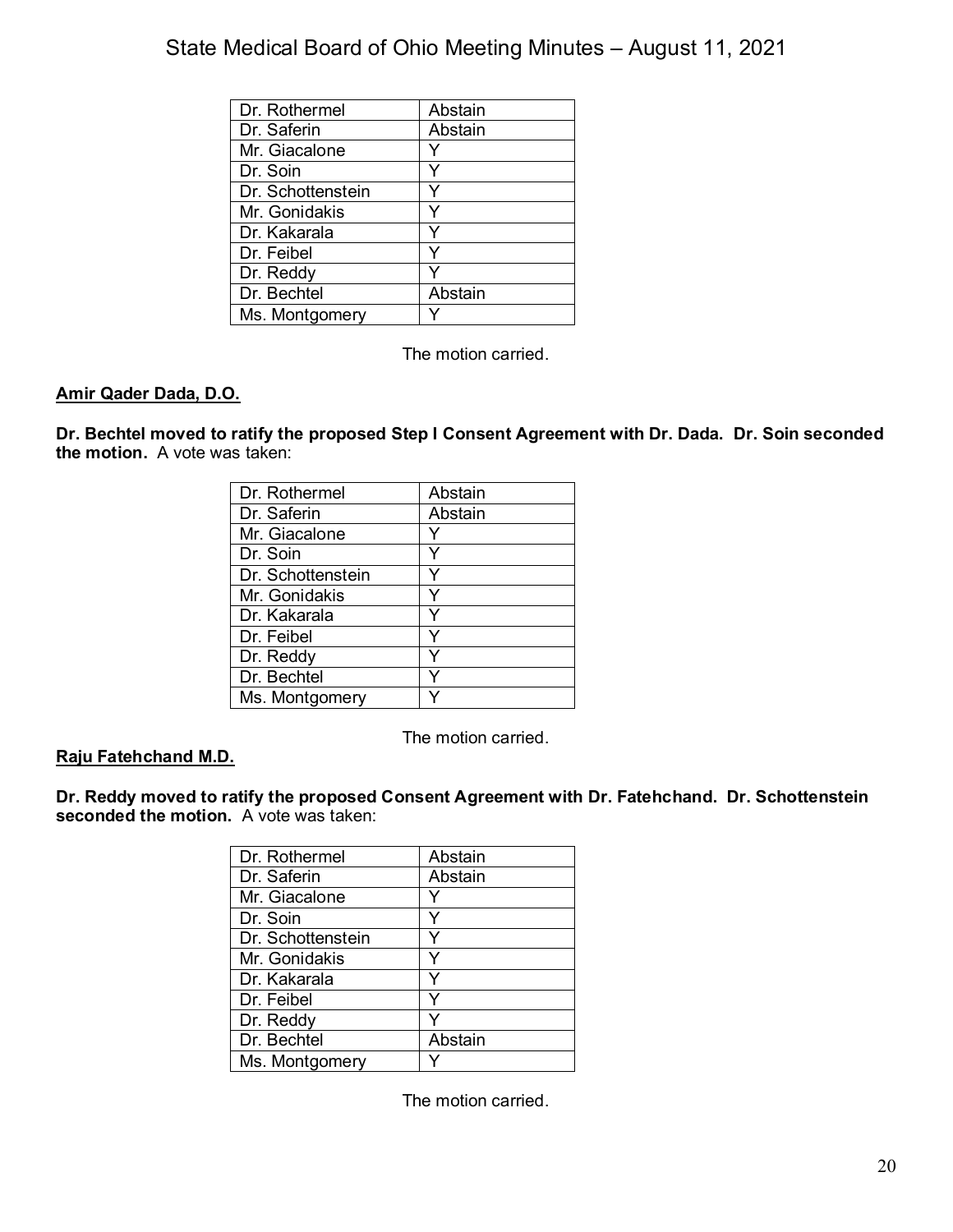## **NOTICES OF OPPORTUNITY FOR HEARING, ORDERS OF SUMMARY SUSPENSION, ORDERS OF IMMEDIATE SUSPENSION, AND ORDERS OF AUTOMATIC SUSPENSION**

Ms. Marshall and Ms. Canepa presented the following Citations to the Board for consideration:

- 1. Based on sexual misconduct involving one patient.
- 2. Beth Gergis, M.D.: Based on a recent action by Florida Board of Medicine regarding one incidence of patient death from 2014.
- 3. Mahmood Rahman, M.D.: Based on minimal standards violations related to prescribing involving 12 patients.
- 4. Alberto Leon, M.D.: Based on issuance of non-controlled substances to patients without a medical examination.
- 5. Arthur T. Armstrong, M.D.: Based on sexual misconduct involving two patients from 2011 to 2013.

Regarding proposed Citation #4, Ms. Montgomery noted that this physician's license had previously been subject to an immediate suspension for another matter, but there is no propose suspension with today's citation. Ms. Marshall stated that an immediate suspension is statutorily restricted to cases involving a drugrelated felony, as was the case in the prior action. The current case involved non-controlled substances and is not associated with criminal action.

Ms. Montgomery asked about a summary suspension of this physician's license. Ms. Marshall stated that, generally speaking and not commenting on this specific matter, this kind of case would generate robust discussion and evaluation of whether a summary suspension would be appropriate and advice from the Assistant Attorneys General would be sought.

**Dr. Kakarala moved to approve and issue proposed Citation #1. Dr. Soin seconded the motion.** A vote was taken:

| Dr. Rothermel     | Abstain |
|-------------------|---------|
| Dr. Saferin       | Abstain |
| Mr. Giacalone     |         |
| Dr. Soin          | Y       |
| Dr. Schottenstein |         |
| Mr. Gonidakis     | Y       |
| Dr. Kakarala      |         |
| Dr. Feibel        | ٧       |
| Dr. Reddy         |         |
| Dr. Bechtel       | Abstain |
| Ms. Montgomery    |         |

The motion carried.

**Dr. Reddy moved to approve and issue proposed Citations #'s 2 through 5. Dr. Kakarala seconded the motion.** A vote was taken:

| Dr. Rothermel     | Abstain |
|-------------------|---------|
| Dr. Saferin       | Abstain |
| Mr. Giacalone     |         |
| Dr. Soin          |         |
| Dr. Schottenstein |         |
| Mr. Gonidakis     |         |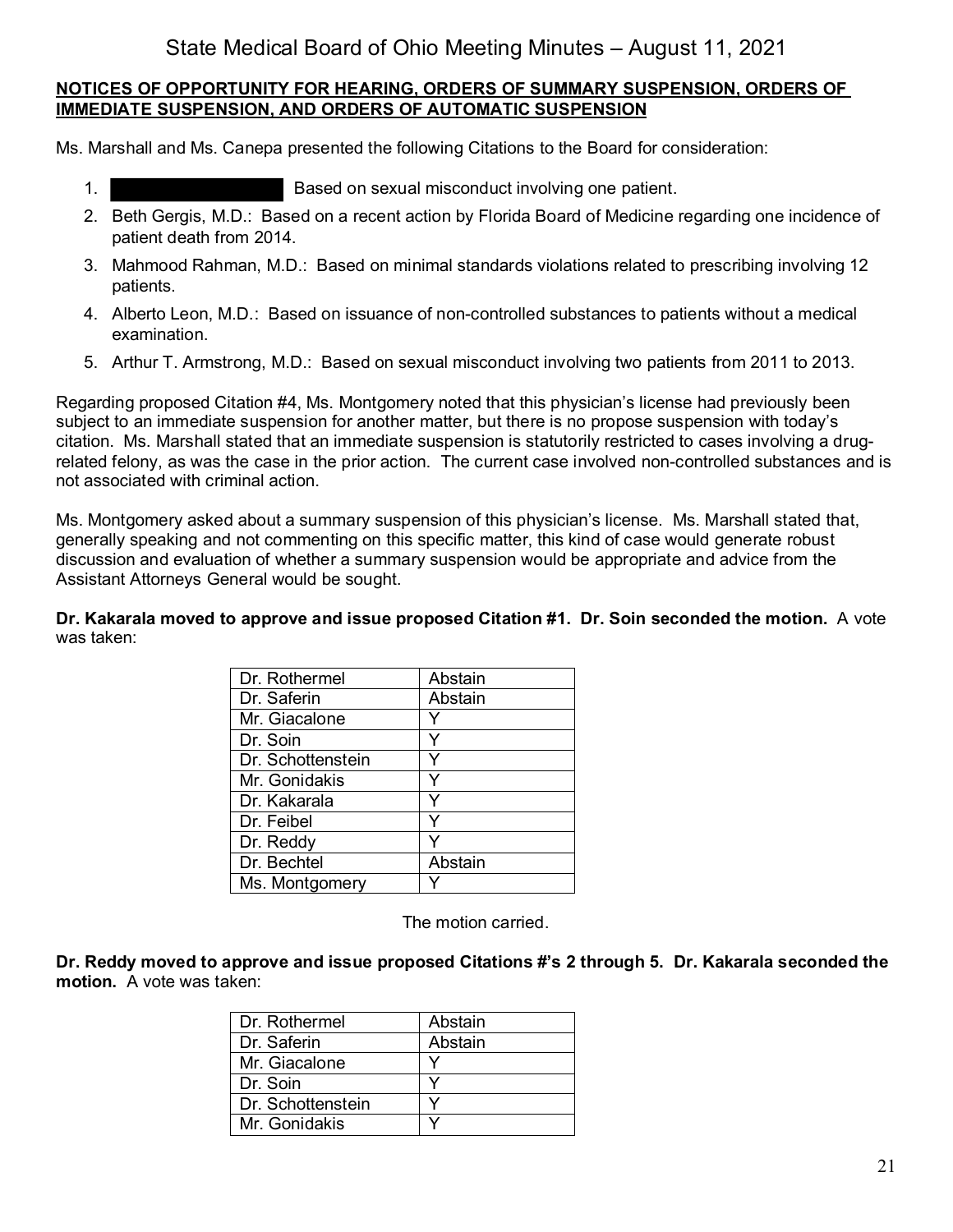| Dr. Kakarala   |         |
|----------------|---------|
| Dr. Feibel     |         |
| Dr. Reddy      |         |
| Dr. Bechtel    | Abstain |
| Ms. Montgomery |         |

The motion carried.

## **OPERATIONS REPORT**

Ms. Montgomery congratulated Ms. Loucka and the staff on the Annual Report. Ms. Montgomery stated that the report contains quality, substantive information.

**Human Resources:** Ms. Loucka stated that the Board is in the process of hiring new staff, both to fill vacancies and new positions recently authorized in the new budget. An offer has been made to a candidate for the project manager position.

**Budget Update:** Ms. Loucka stated that the Board's cash balance is very health. The cash balance will drop as new staff is hired, as will the Board's workload.

Ms. Loucka stated that Dr. Schottenstein will give a more thorough financial report later in the meeting.

**Complaints:** Ms. Loucka stated that the Operations Report includes a report on submitted vs. closed complaints. Although last month the number of closed complaints exceeded new complaints, the opposite is true this month. This is a reflection of the current staffing situation. Ms. Loucka noted that other health care boards are reporting a similar situation, that complaints are not only more numerous but also more complex.

At the Board's October 12, 2021 Retreat, the Board will spend time discussing how to address the backlogged cases with an approach similar to the sexual misconduct historical case review.

**Certificate to Recommend Annual Report:** Ms. Loucka stated that Ms. Dorcy and Ms. Stewart have completed the Certificate to Recommend Annual Report on physicians who hold a certificate to recommend the medical use of marijuana. The only thing that may change in the report is some information on telehealth, which was initially based on last month's Board discussion.

Dr. Reddy noted that the chart of the average number of medical marijuana patients the physician sees each month, one physician apparently sees 1,500 such patients. Dr. Reddy found this very concerning and asked if there is a way to follow up on that. Ms. Dorcy commented that, despite instructions to limit survey answers to just the physicians' medical marijuana practice, many physicians included information on patients not related to medical marijuana. Ms. Loucka stated that the Board can look into contacting that physician.

**Dr. Soin moved to approve the Certificate to Recommend Annual Report, with potential amendments reflective of the Board's conversation on telemedicine. Dr. Bechtel seconded the motion.** All members voted aye, except Mr. Gonidakis, who abstained. The motion carried.

## **RULES & POLICIES**

## **Rule Review Update**

Ms. Anderson stated that the Rule Review update has been provided in the Board materials.

Ms. Anderson stated that the staff is working on changes to the massage therapy rules as required by House Bill 442. During review of comments on the rule, it was determined that the new Massage Therapy Advisory Council (MTAC) should review and discuss the rule. The MTAC is expecting to have it's first meeting in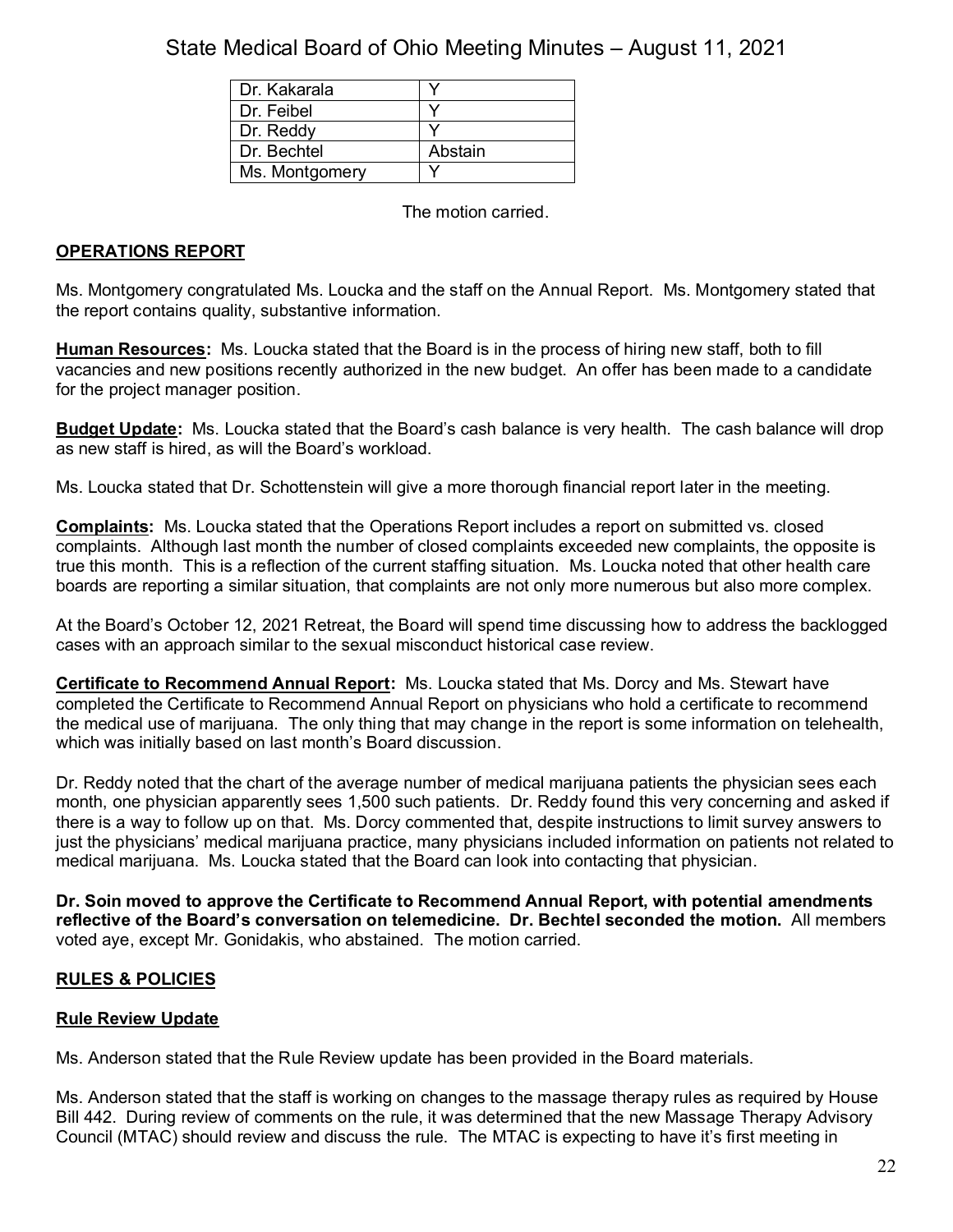November 2021. The rule in question regards recognition of massage therapy schools in good standing, giving notice to students about criminal convictions, and requirements for instructors.

#### **Proposed New Internal Management Rule**

Ms. Anderson stated that House Bill 263 changed how licensing boards deal with applicants who have criminal convictions. In September, the Board will consider a draft list of disqualifying offenses for licensure applicants. An internal management rules has been drafted defining how the Board will review that list in the future. The draft rule would allow the Board to review new criminal offenses that are adopted by the legislature and consider whether to add those offenses to the list of disqualifying offenses. The list would be reviewed at least once every calendar year and posted to the website.

Dr. Schottenstein asked if current licensees who may have past criminal convictions would be affect when they renew their licenses. Ms. Anderson stated that the list would only apply to initial licensure applicants. Dr. Schottenstein stated that there will be inconsistencies because some current licensees may have an offense while new applicants could be denied for the same offense.

**Dr. Bechtel moved to approve circulation of the draft internal management rule to interested parties for a two-week comment period. Dr. Saferin seconded the motion.** All members voted aye. The motion carried.

#### **Podiatric Scope of Practice**

Ms. Anderson stated that the Board has all the materials on this topic that were available as of August 4. However, more comments and more research has been received since that time which she would also like to provide for the Board's review. Ms. Anderson stated that the Board will discuss this topic at the September 2021 Board meeting. The comment period for this topic ends on August 19.

#### **Ethics Requirements**

Ms. Anderson stated that by Executive Order, the Board members and staff are required to complete a onehour of ethics training annually. Ms. Anderson has sent links to the Board members so they can take the course online. Continuing legal education credit for attorneys is also available through the course.

#### **Updated Telemedicine FAQ's**

Ms. Montgomery stated that the draft updated telemedicine FAQ's have been provided to the Board members for their review.

Ms. Loucka stated that at the June meeting, the Board decided to end the moratorium on enforcement of telemedicine rules that was instituted due to the COVID-19 pandemic. Currently, the moratorium is set to end on September 17, which is three months after the Governor lifted the state of emergency.

Ms. Loucka commented that the Board has learned that many people do not understand the telemedicine rules and there is a misconception that they are more prohibitive than they actually are. This revised FAQ document is meant to address that issue.

Ms. Loucka drew the Board's attention to Question #1, which lists three questions that physicians can ask themselves if they are wondering whether they can provide telemedicine services:

- Am I licensed in Ohio?
- Can I meet the standard of care in a telehealth visit the same as I would in an in-person visit?
- Is there some type of prescribing scenario that requires me to have an in-person visit?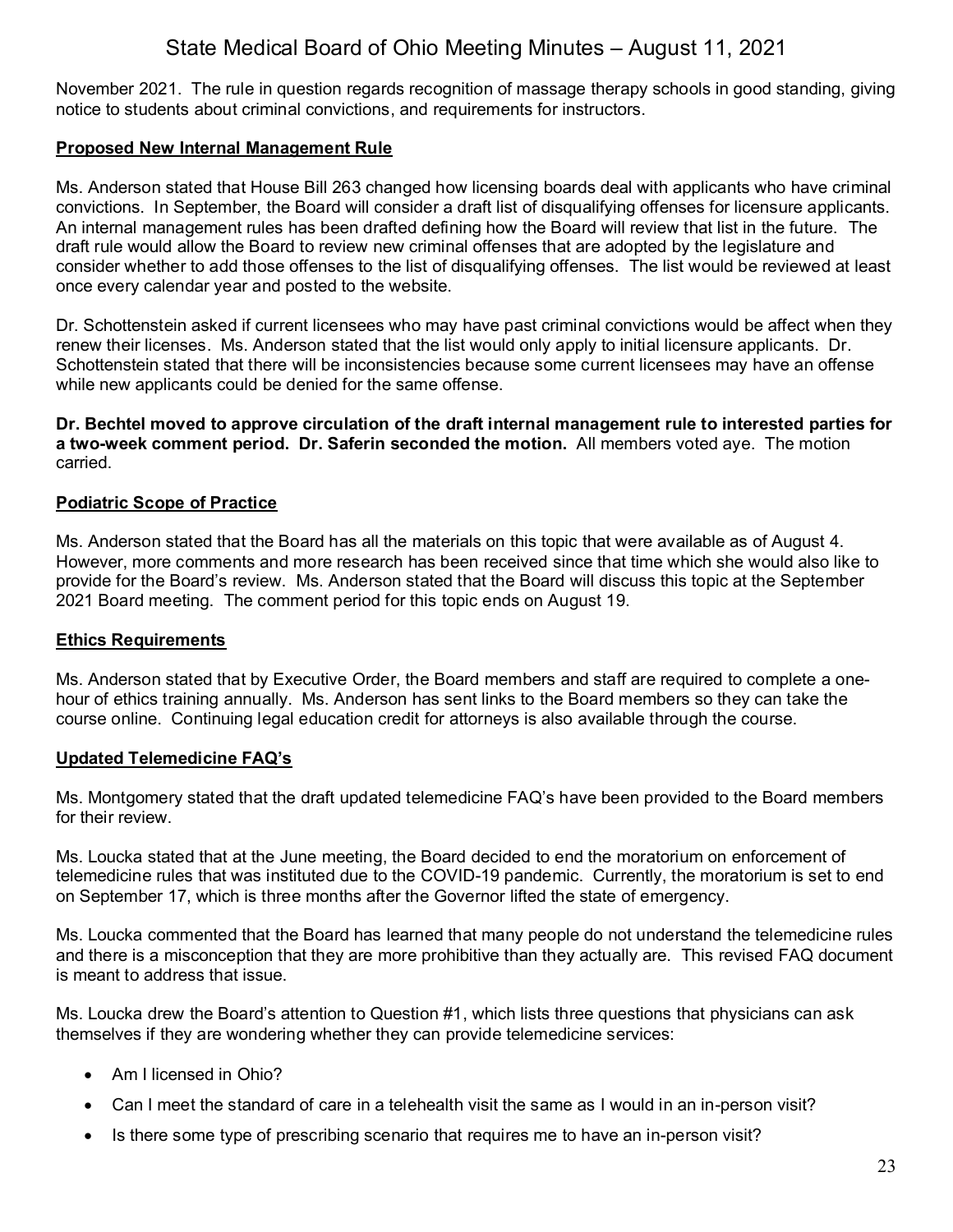Ms. Loucka stated that the Board has heard from many stakeholders and major health care delivery systems about the resumption of enforcing the telehealth rules in September 17, particularly in relation to the rising number of COVID-19 cases due to the delta variant of the virus. Many systems are not prepared to switch back to fully in-person visits and there is a continued patient safety concern. Generally, the commenters are asking for an extension of the moratorium.

Ms. Loucka suggested some options for the Board's consideration. First, the Board can resume telehealth rule enforcement on September 17 as planned. Second, the Board can extend the deadline to a future date, such as December 31, 2021. Third, the Board could pursue legal options to carve out certain telehealth exceptions. Fourth, the Board can direct the staff to review all the telemedicine rules in light of what has been learned during the pandemic. Ms. Loucka noted that the fourth option can be pursued in conjunction with any of the first three options.

Ms. Loucka commented that overdose deaths are soaring, largely driven by fentanyl being mixed with street drugs. Many have asked that medically-assisted treatment (MAT) for addicts be allowed via telehealth so that they can be kept in active treatment and hopefully prevent them from returning to street drugs and risking overdose.

The Board discussed this matter thoroughly. Dr. Bechtel stated that the spread of the delta variant has made things very different than they were in June. One of the main reasons systems such as The Ohio State University Wexner Medical Center is advocating for telehealth is to keep patients who may not know they are infected out of the waiting rooms where the infection can spread further. Dr. Bechtel recommended extending the telehealth enforcement moratorium to December 31.

Dr. Reddy stated that telemedicine is a good tool during a pandemic. However, since patients have been returning to his practice, he and his colleagues have noticed many issues that had been pushed aside because of the telemedicine. Dr. Reddy stated that he had provided much-needed treatment through telemedicine, but it is inferior to in-person visits, where more treatments, and more correct treatments, can be provided. While telemedicine is very useful during an emergency, Dr. Reddy felt that it would result in less care going forward in the absence of an emergency.

Dr. Reddy also noted that abuse of prescription medications has reduced significantly across the country in the last several years due to rule and regulations enacted by medical boards. Dr. Reddy stated that more than 70% of current overdose deaths are due to non-prescription medications, which the Board has no control over. Dr. Reddy was uncertain what role the Board can play in addressing that problem.

Dr. Feibel agreed with Dr. Bechtel and Dr. Reddy. Dr. Feibel stated that the Board should be very careful in its regulation of telemedicine because of the risk of abusing it and leading to worse care. Dr. Feibel agreed that the telehealth rule enforcement moratorium should be extended to December 31, while simultaneously reviewing the telemedicine rules for possible changes. Dr. Feibel noted that there is pending legislation regarding telemedicine and the Board's proactive stance on the issue could help shape that process in a positive direction. Dr. Feibel also agreed with Dr. Reddy's comments that in-person visits allow physicians to provide a better standard of care than telemedicine.

Dr. Schottenstein also agreed with extending the moratorium to December 31, noting that it could be extended further depending on the situation in December. Dr. Schottenstein opined that carving out exceptions to the telemedicine rules could be complicated and arbitrary. Dr. Schottenstein recommended changes to the telemedicine rules for all specialties. Dr. Schottenstein stated that there is a risk that the Board could create new rules, but then legislation is passed that is contrary to those rules and the Board would have to go through the process again. Dr. Schottenstein suggested that the Board keep in touch with the legislature on this subject and try to influence that process. Dr. Schottenstein agreed with Dr. Reddy about the quality of telemedicine compared to in-person visits. Dr. Schottenstein also supported making MAT as available as possible to help control overdose deaths.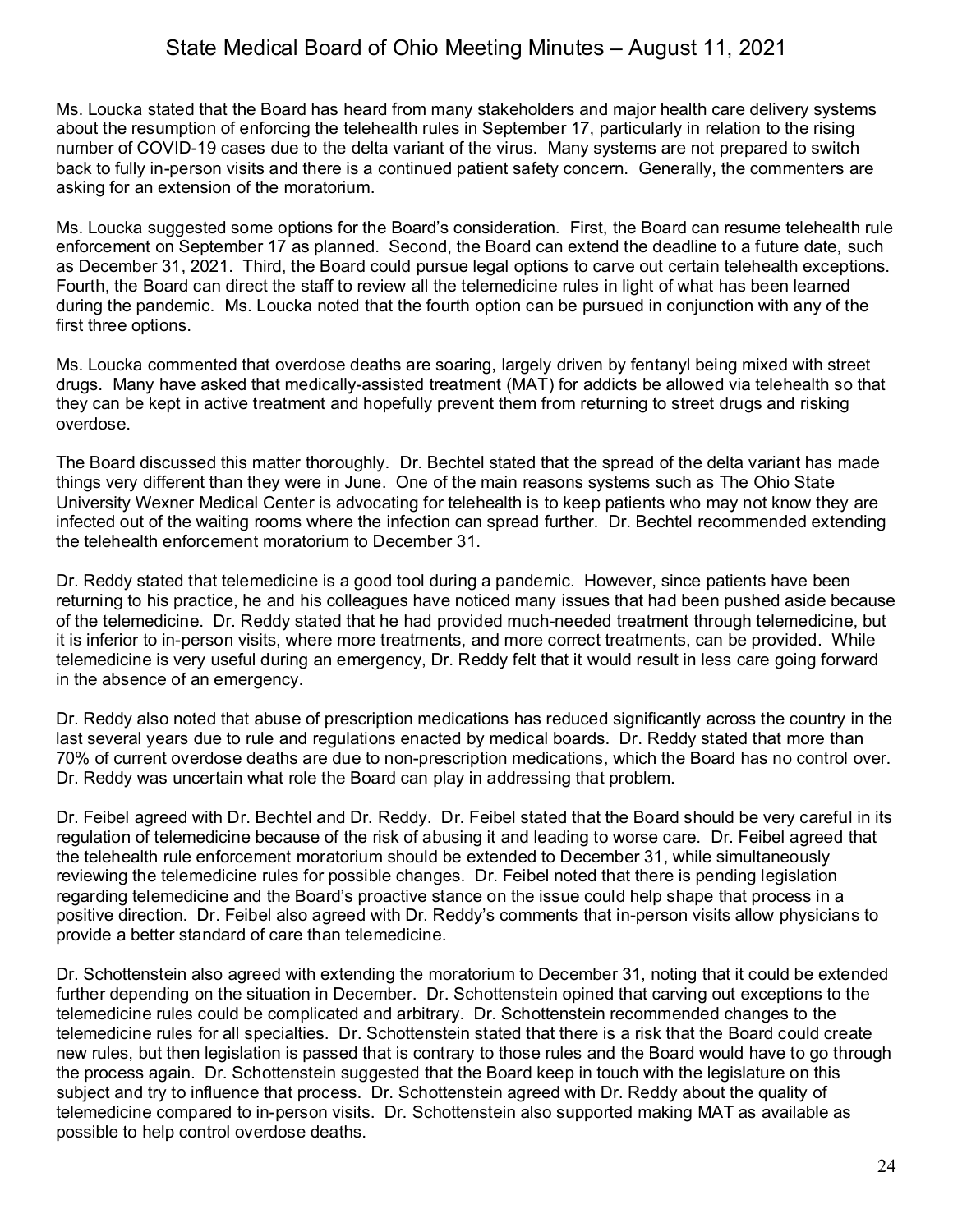Dr. Soin also agreed with extending the moratorium to December 31. Dr. Soin also agreed that the Board should open the telemedicine rules to review. Regarding MAT, Dr. Soin fundamentally disagreed with the argument that telemedicine increases access and is therefore better for MAT patient. Dr. Soin pointed out that telemedicine has been available throughout the pandemic, but overdose deaths are still soaring because there is no accountability with telemedicine. Dr. Soin stated that it may be the wrong thing to liberalize visits for that cohort of patients.

Mr. Giacalone also agreed that the moratorium should be extended to December 31 and that the telemedicine rules should be reviewed. Mr. Giacalone stated that Dr. Soin's point about MAT is well-taken. However, Mr. Giacalone stated that like any entitlement, once the populace is used to something it is difficult to change back. Mr. Giacalone expressed concern that if the Board does not take the lead and try to work with the rules and the legislature in tandem, the Board will be run over with bad legislation. Mr. Giacalone stated that people are now used to telemedicine and the legislature is going to listen to them.

Mr. Gonidakis was uncertain if the moratorium should be extended. Mr. Gonidakis stated that many people want to see their doctor and to have their children see their doctor, but he worried that some doctors are requiring telemedicine because it impacts their finances positively.

Dr. Rothermel opined that extending the moratorium is reasonable at this time, but there could be a new COVID-19 variant in three month and perhaps another new variant after that. Dr. Rothermel stated that there is great risk in reusing the same argument every three months to extend the moratorium further. Dr. Rothermel supported reviewing the telemedicine rules and working with the legislature. Dr. Rothermel also agreed with Dr. Reddy's point and stated that physicians have a commitment to patients to make certain they are getting good overall care, and part of that is seeing them in person.

Ms. Montgomery opined that for the moment, an extension of the moratorium is rational, as is a complete review of the telemedicine rules. Ms. Montgomery appreciated Mr. Gonidakis' comments, but she is also swayed by comments from the medical associations and from the Ohio Hospital Association.

The Board continued to discuss this topic thoroughly. Mr. Gonidakis asked by what authority can the Board choose not to enforce rules and laws passed by the legislature. Ms. Anderson stated that the Board has basic prosecutorial discretion, but agreed that Mr. Gonidakis has raised a good point. Ms. Anderson noted that the moratorium was initially tied to the state of emergency declared by the Governor, but that is not longer in existence. What the Board is trying to do now is provide an "exit ramp" and give people enough time to be aware that enforcement of the telehealth rules are going back to normal. Ms. Anderson commented that the further removed the Board is from the emergency declaration, the more concerned she would be.

Ms. Montgomery commented that she has just received notification that there are 3,393 new COVID-19 cases in Ohio today and the situation is described as "surging."

| Dr. Saferin moved to extend the Board moratorium on the enforcement of telemedicine rules to |
|----------------------------------------------------------------------------------------------|
| December 31, 2021. Dr. Bechtel seconded the motion. A vote was taken:                        |

| Dr. Rothermel     |   |
|-------------------|---|
| Dr. Saferin       |   |
| Mr. Giacalone     |   |
| Dr. Soin          |   |
| Dr. Schottenstein |   |
| Mr. Gonidakis     | N |
| Dr. Kakarala      |   |
| Dr. Feibel        |   |
| Dr. Reddy         |   |
| Dr. Bechtel       |   |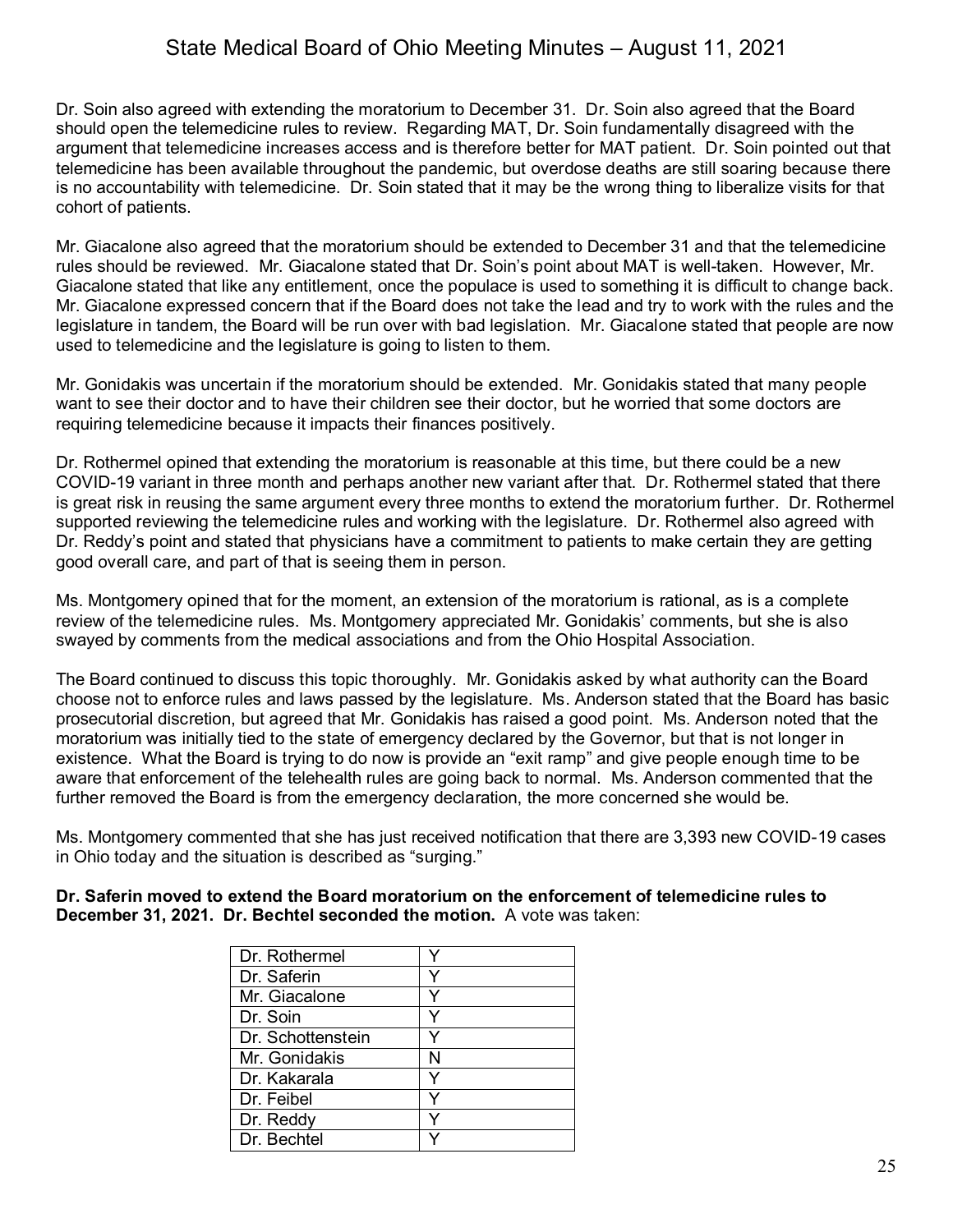Ms. Montgomery | Y

The motion carried.

**Dr. Saferin moved to adopt the draft telemedicine FAQ document, changing the dates from September 17, 2021, to December 31, 2021. Dr. Bechtel seconded the motion.** A vote was taken:

| Dr. Rothermel     |  |
|-------------------|--|
| Dr. Saferin       |  |
| Mr. Giacalone     |  |
| Dr. Soin          |  |
| Dr. Schottenstein |  |
| Mr. Gonidakis     |  |
| Dr. Kakarala      |  |
| Dr. Feibel        |  |
| Dr. Reddy         |  |
| Dr. Bechtel       |  |
| Ms. Montgomery    |  |

The motion carried.

## **Recommendations for Quality Assurance Committee**

Ms. Loucka stated that the FSMB Recommendations Committee has made recommendations for a Quality Assurance (QA) Committee, as outlined in the Board's materials. Ms. Loucka briefly reviewed the outline:

- The QA Committee would be a new standing committee with five members, including four physicians and one consumer member.
- The Committee would meet quarterly.
- Documents on closed cases would be provided to Committee members monthly, two cases per month. The members' reviews would be performed electronically in the SalesForce system.
- The Committee would have a dedicated staff member who will consolidate and provide the materials to the Committee members in a user-friendly format.
- The cases to be reviewed will be selected randomly.
- A report will be produced for each quarterly meeting of the Committee.

Mr. Giacalone suggested that the membership of the Committee rotate among the Board members so everyone has a chance to be educated on the process.

Ms. Montgomery asked for volunteers for the QA Committee. Drs. Schottenstein, Feibel, Kakarala, Reddy, and Bechtel volunteered to be physician members. Ms. Montgomery and Mr. Giacalone volunteered to be the consumer member. Ms. Montgomery stated that she will review committee assignments and inform the Board who has been chosen to serve on the QA Committee.

## **Legislative Update**

Ms. Wonski stated that the legislature is currently on recess and there has not been significant legislative activity since June.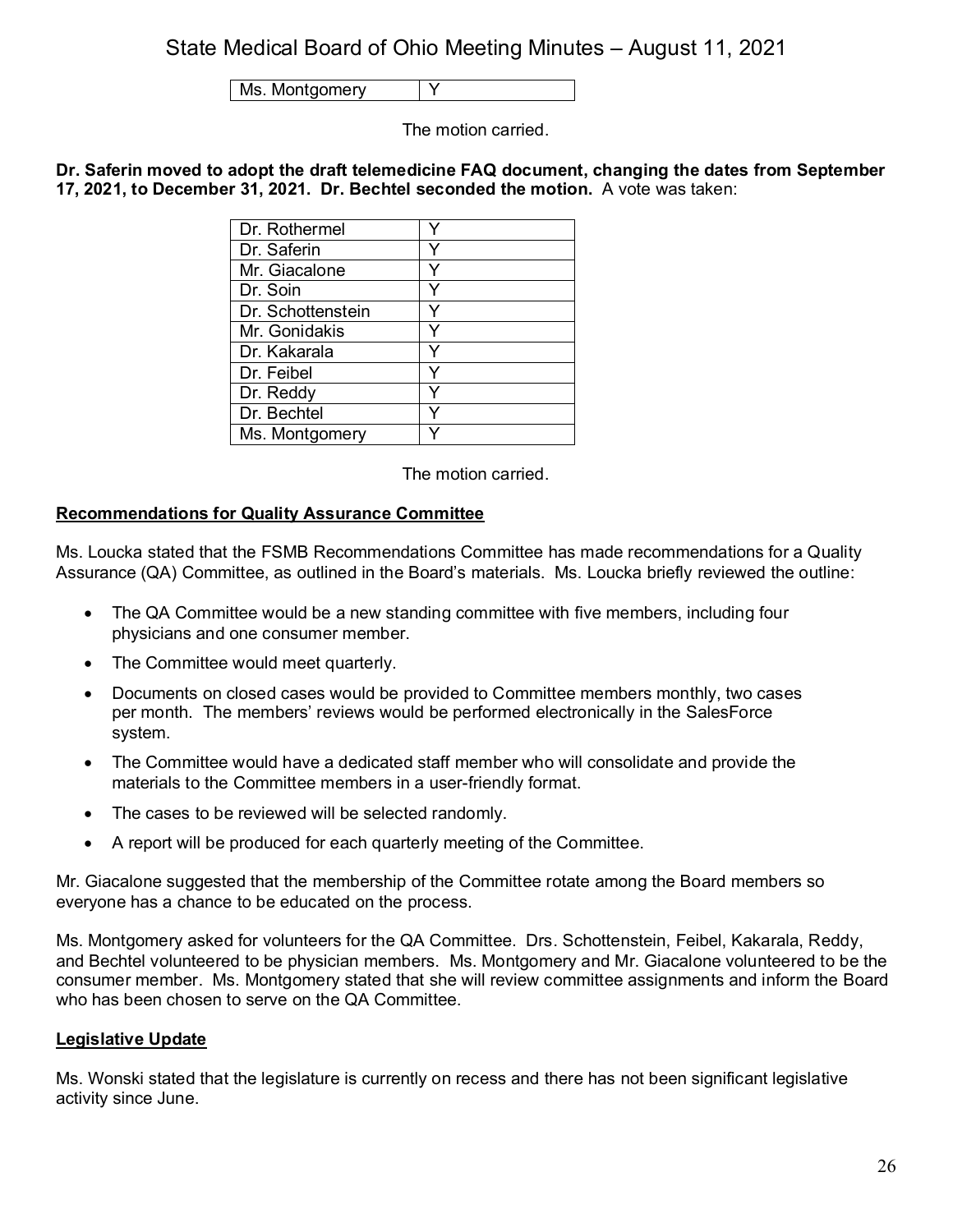Ms. Wonski stated that there were provisions in House Bill 110 which require actions on the part of the Board. Ms. Reardon has been leading the implantation of the provision creating the Massage Therapy Advisory Council (MTAC). A preliminary meeting was held with the Ohio Chapter of the American Massage Therapy Association (AMTA) to get their feedback on the implementation. The Board should begin accepting applications for the Council in September and the first meeting is expected in November. The legislation requires one physician member of the Medical Board to be a member of MTAC.

The second provision regards the right of conscience. The Board is required to create educational materials on the right of conscience and post those to its website. Works continues on the design and language of those materials.

The Board continues to work through the implementation of the Interstate Medical Licensing Compact (IMLC). The effective date of that language is September 30, 2022.

Ms. Wonski stated that several other pieces of legislation concerning the Board have been introduced in the past few months. These bills will not see any movement until September when the legislature returns, but Ms. Wonski has had conversations with the legislators and their staff to explain the Board's interests, concerns, and suggested changes.

- House Bill 318, concerning anesthesiologist assistants.
- House Bill 196, concerning the licensure of surgical assistants.
- House Bill 81, concerning massage therapy bill.
- House Bill 356, concerning drug offenses and treatment.

**House Bill 286:** Ms. Montgomery stated that this bill, sponsored by Majority Floor Leader Representative Bill Seitz, would change the venue of an appeal from the Franklin County Court of Common Pleas to possibly the home court of the respondent. Ms. Montgomery opined that this is a recipe for inconsistency and home-court advantage. Ms. Montgomery added that judges in other courts may see very few of such cases, and they may know the respondent.

**Senate Bill 206:** Mr. Giacalone asked about the status of this bill, which would require the Board to license and regulation music therapists. Ms. Wonski noted that there is also a House Bill containing that language. Ms. Wonski stated that neither bill has had a hearing as of yet, but both have been introduced. Ms. Wonski stated that this bill was also introduced last year and had a few hearings with some support, so she expected one or both of these bills to see some movement.

Mr. Giacalone opined that music therapists should not be licensed by the Medical Board. Ms. Wonski stated that the staff will do a lot of education to explain that the Medical Board is not the appropriate place for music therapists.

**Senate Bill 105:** Mr. Giacalone asked if the Board should be supporting this bill, which would require anyone practicing massage in Ohio to be licensed. Mr. Giacalone stated that if the Board licensed those who are currently unlicensed, it should set some standards and provide a window for consumers to file complaints. The bill would also help the Board address human trafficking issues among those who are currently unlicensed. Ms. Wonski stated that the Board is listed as "Neutral" on that bill and there has already been discussion with the bill sponsor, as well as internally. Ms. Montgomery asked if there has been any opposition to the bill. Ms. Wonski answered that there is a general push in the legislature for deregulation.

Ms. Wonski stated that when the Board is listed as "Neutral" on a bill, it does not mean that the Board is not supportive of that bill; rather, it means that the Board is an interested party. Ms. Wonski stated that she could work with the Policy team to develop a different way to indicate the Board's position on bills. The Board agreed.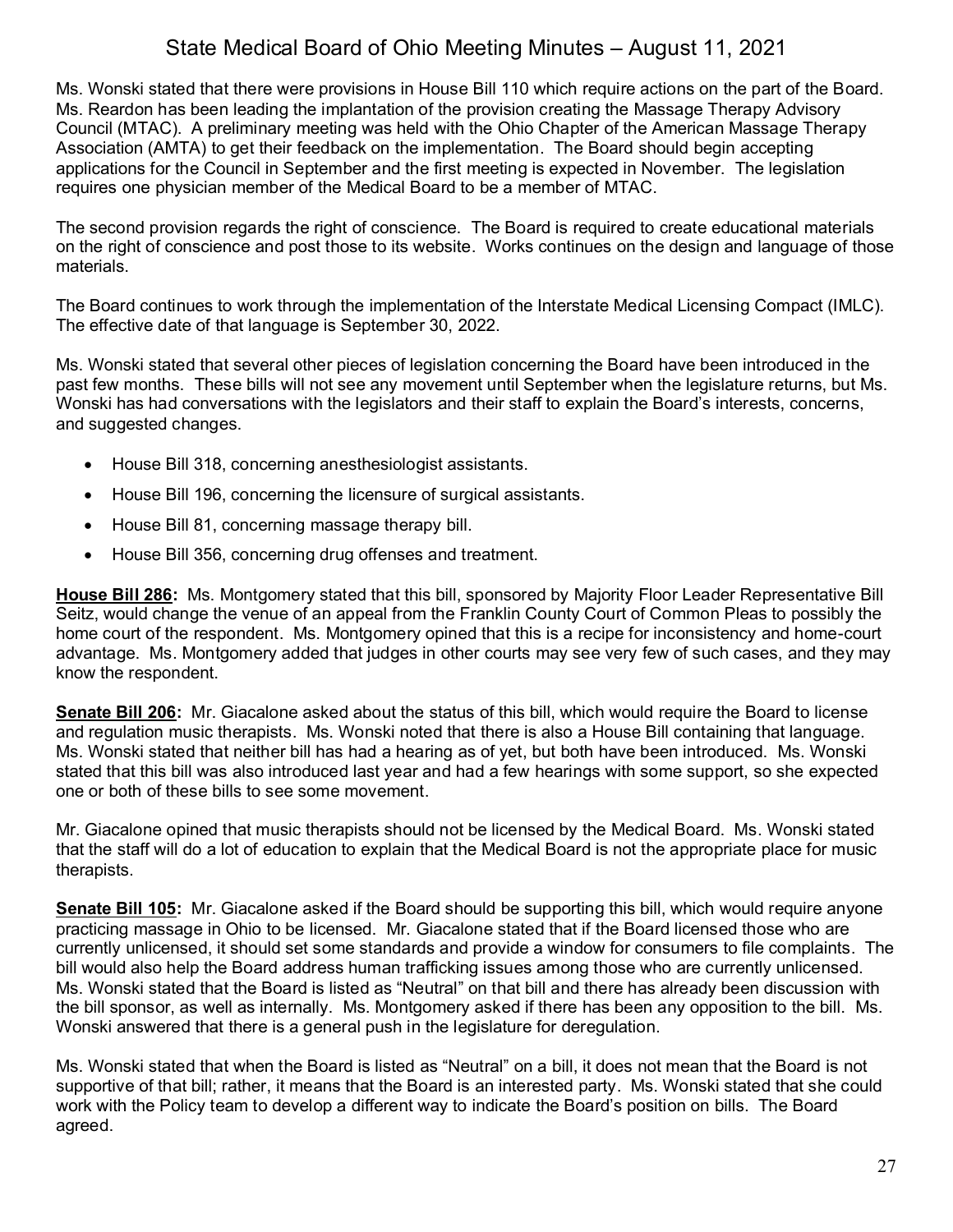Dr. Reddy opined that for any legislation dealing with medical issues, the Board should be proactive instead of reactive. Ms. Montgomery, a former member of the legislature, commented that there is an art in working with the legislature, when one intervenes or speaks, and whether one speaks directly or uses surrogates such as associations. Ms. Montgomery stated that putting something into "Neutral" does not mean one is not paying attention, but it keeps one's capacity to maneuver. Ms. Montgomery stated that one does not want to be so proactive that it appears that one is doing the legislature's job.

Dr. Feibel agreed that there is a fine line between infringing on the legislature's purviews and allowing them to listen to the Board. Dr. Schottenstein noted that one example is the legislation requiring the Board to join the Interstate Medical Licensing Compact (IMLC). The Board was initially opposed to that bill, and then the Board essentially adjusted its stance to "interested party" so it could have more input into the process.

#### **COMMITTEE BUSINESS**

#### **Compliance Committee Report**

Ms. Montgomery stated that the Committee met this morning and discussed the mental health questions on the Board's licensure applications. It was generally agreed to approve the draft language with some modifications. The Committee also discussed the fact that just because a licensee received a letter from the Board, it does not mean that licensure will be disciplined. Finally, the Committee discussed an acknowledgement statement that encourages licensees to take care of themselves as well as their patients.

#### **Finance Report**

Dr. Schottenstein stated that for June 2021 was a very good month financially, with revenue at \$1,257,070. Dr. Schottenstein stated that the Board has caught up from the revenue that had been delayed from the July 1, 2021 renewal deadline extension. Dr. Schottenstein further noted that there was less attrition of licensees and more growth than expected. Net revenue in June was positive \$473,283, compared to that of June 2019 of negative \$388,670. Dr. Schottenstein stated that the Board's cash balance is \$6,718,580, which is a record. Dr. Schottenstein echoed Ms. Loucka's thoughts about the need to fill vacancies and spend that balance down.

Noting that June is the end of the fiscal year, Dr. Schottenstein stated that Fiscal Year 2021 had a net revenue of \$1,868,967, as compared to the net revenue of Fiscal Year 2019 of \$24,074. So, somewhat surprisingly, Fiscal Year 2021 turned out to be a very good financial year for the Board. Dr. Schottenstein also noted only a 0.1% increase in expenditures for Fiscal Year 2021 due to a combination of remote work by the staff, no longer using contractors for sexual misconduct case reviews, no longer using temporary workers, less use of supplies, less travel due to the COVID-19 pandemic, and having seven to ten staff vacancies at any given time. The Board had been allotted approximately \$11,300,000 for Fiscal Year 2021 and has spent about \$10,100,000 of that thus far, and there is about \$150,000 that is encumbered and will be spent, meaning that the Board will underspend its allotment by about \$1,000,000.

In summary, Dr. Schottenstein stated that the Board had an approximately 17% increase in revenue and expenditures have stayed flat. Dr. Schottenstein further noted that the Board is entering an even-numbered fiscal year, which are historically higher-revenue years. This is even more true now because all dietitians and respiratory care professionals renew their licenses in June of even-numbered fiscal years, which results in about an additional \$1,000,000 in revenue.

Dr. Schottenstein stated that the Board received \$8,000 in disciplinary fines and \$266.66 in collections in June. Total fines received for Fiscal Year 2021 is \$165,688, which is in-line with expectations.

Ms. Montgomery reiterated that the Board should spend down its cash balance by brining on additional staff to address the significant workload and backlog. It is fortunate that the Board as the funds to allow it to fulfill this function. Ms. Loucka agreed, stating that the Board's licensee base has grown by 50% over the last five years,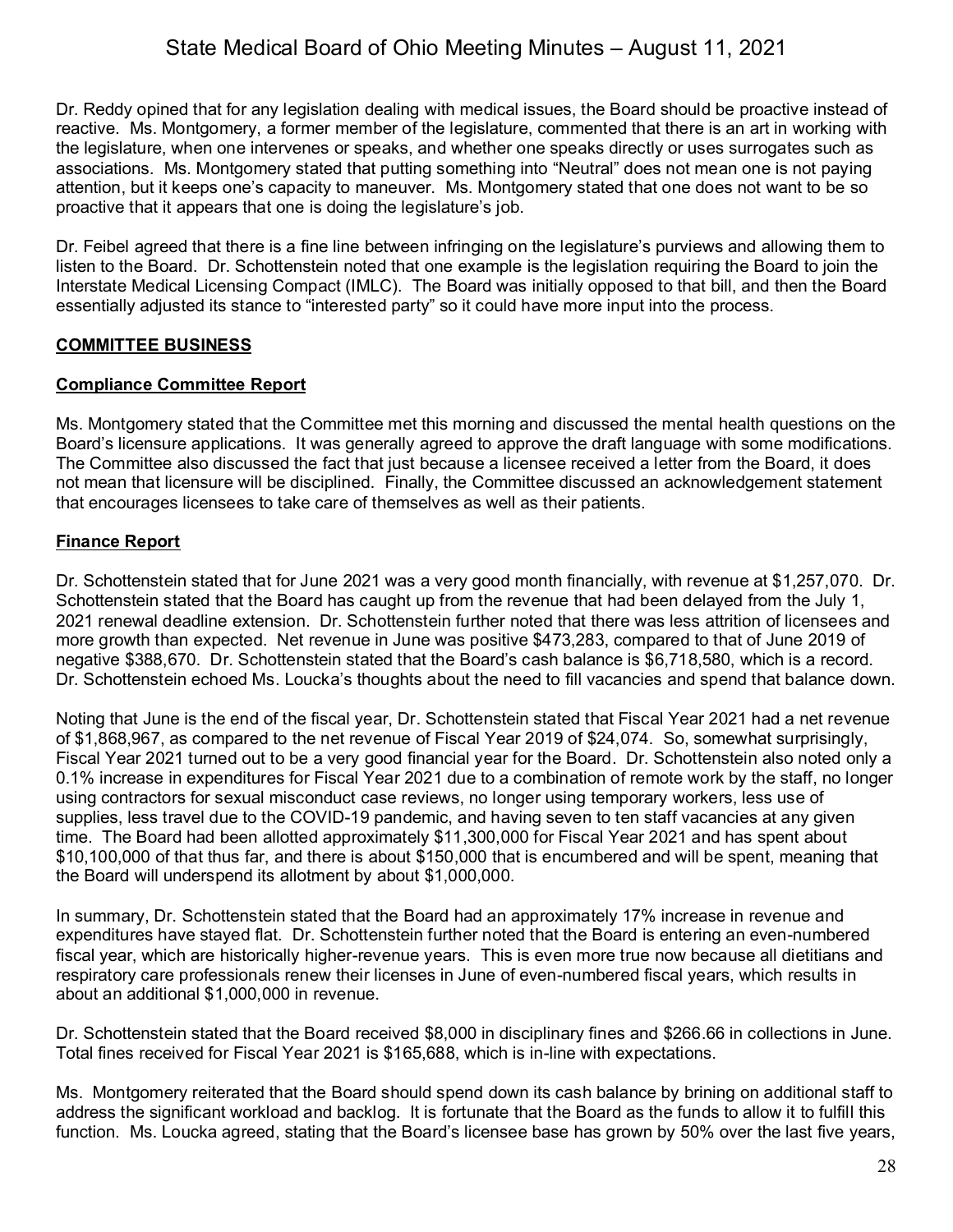yet staff has not been added to reflect that. The Board's cash balance is high because of increase revenue from licensing fees, but the work entailed with the higher number of licensees is catching up with the Board. Ms. Loucka stated that the Board's complaints have gone up by 37% in five years, but the Board's staffing level is the same as it was in the 1990's. Ms. Loucka emphasized the need to be strategic about staffing

#### **Licensure Application Reviews**

**Dr. Kakarala moved to approve the Licensure staff recommendations for the requests of Adrienne Flood, L.D.; Mary Jo Schroeder, R.C.P.; Ghiath Alnouri, M.D.; Lora Haskin, M.T.; and Teah Qvavadze, M.D. Dr. Bechtel seconded the motion.** A vote was taken:

| Dr. Rothermel     |   |
|-------------------|---|
| Dr. Saferin       |   |
| Mr. Giacalone     |   |
| Dr. Soin          |   |
| Dr. Schottenstein | Y |
| Mr. Gonidakis     |   |
| Dr. Kakarala      |   |
| Dr. Feibel        |   |
| Dr. Reddy         |   |
| Dr. Bechtel       |   |
| Ms. Montgomery    |   |

The motion carried.

## **PROBATIONARY REPORTS AND REQUESTS**

#### **Office Conference Review**

**Dr. Schottenstein moved to approve the Compliance staff's Reports of Conferences for July 12 and 13, 2021. Dr. Soin seconded the motion.** All members voted aye, except Dr. Rothermel, Dr. Saferin, and Dr. Bechtel, who abstained. The motion carried.

#### **Probationary Requests**

#### **Dr. Soin moved to approve the Secretary and Supervising Member's recommendations for the following probationary request:**

- a) Julie M. Alderson, D.O.: Request for approval of Suman Vellanki, M.D., to serve as the new monitoring physician.
- b) Mark L. Allen, M.D.: Request for release from the terms of the August 12, 2015 Board Order.
- c) Thomas M. Bender, A.A.: Request for release from the terms of the August 10, 2016 Step II Consent Agreement.
- d) Saul I. Blecher, M.D.: Request for release from the terms of the June 14, 2017 Board Order.
- e) Joseph M. Franzese, M.D.: Request for approval of the course *Prescribing: Opioids, Pain Management and Addiction*, offered by PBI, to fulfill the controlled substance prescribing course requirement; approval of the course *Medical Ethics and Professionalism*, offered by PBI, to fulfill the professional ethics course requirement; approval of the course *Intensive Course in Medical Ethics, Boundaries and Professionalism*, offered by Case Western Reserve University, to fulfill the physician/patient boundary course requirement; approval of the course *Medical Record Keeping*, offered by PBI, to fulfill the medical records course requirement; and approval of the course *Intensive Course in Managing Inappropriate Communications in Medical Practice*, offered by Case Western Reserve University, to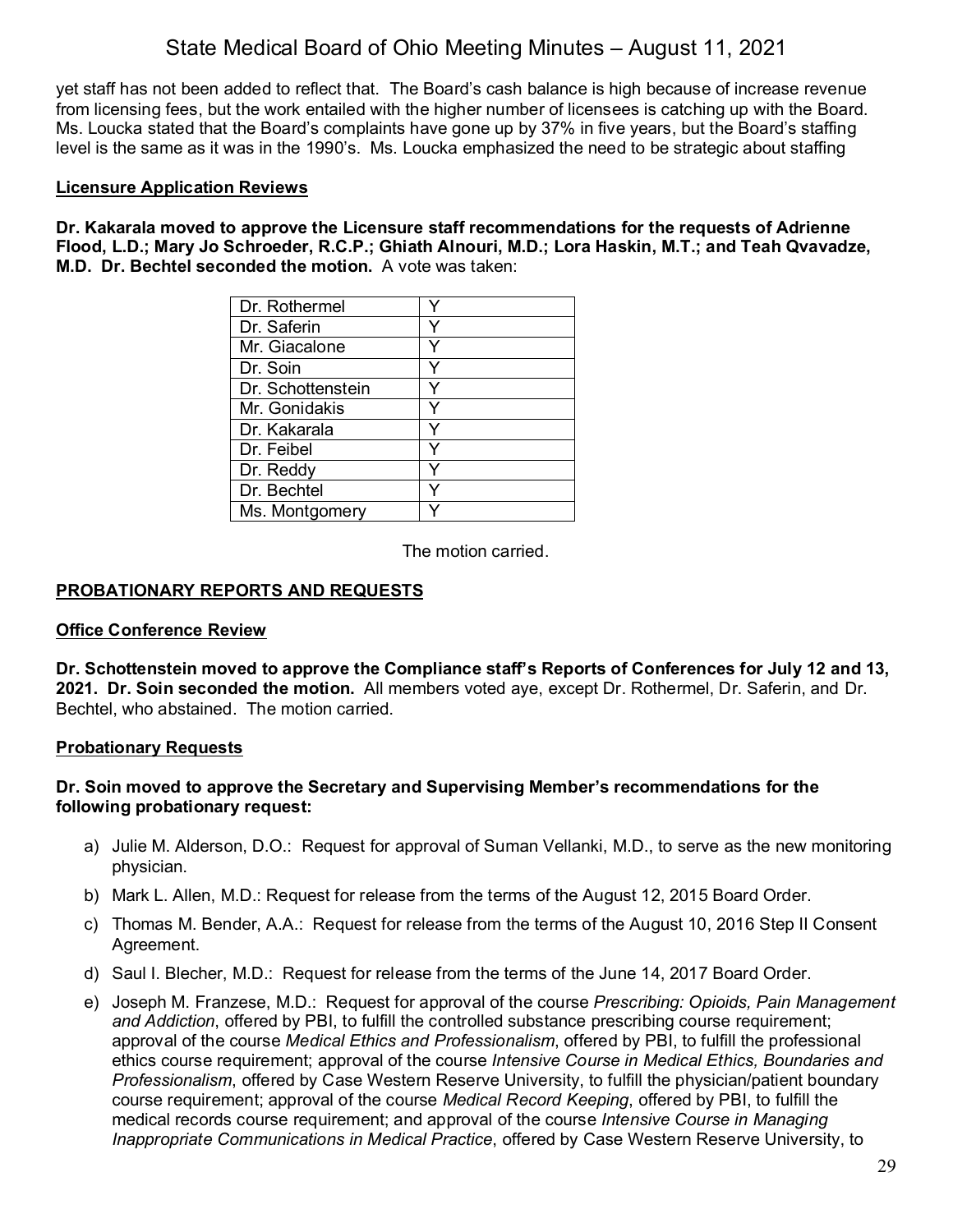fulfill the disruptive physician behavior course requirement.

- f) Dale A. Harris M.D.: Request for approval of Douglas Beech, M.D., to complete a psychiatric return-towork assessment for reinstatement.
- g) Randall O. Krawcheck, D.O.: Request for approval of the course *Intensive Course in Medical Documentation: Clinical, Legal and Economic Implications for Healthcare Providers*, offered by Case Western Reserve University, to fulfill the medical records course requirement.
- h) Ryan R. Lee, M.T.: Request for approval of the course *Creating Health Boundaries*, offered by AMTA; and approval of *Sports Massage: Ethics and Building Trust*, offered by the AMTA to fulfill the personal/ professional ethics course requirement.
- i) Joseph Peyton, D.O.: Request for approval of the previously completed course *Intensive Course in Controlled Substance Prescribing: Pain, Anxiety, Insomnia*, offered by Case Western Reserve University, to fulfill the controlled substance prescribing course requirement; and approval of the previously completed course *Intensive Course in Medical Documentation: Clinical, Legal and Economic Implications for Healthcare Providers*, offered by Case Western Reserve University, to fulfill the medical records course requirement.
- j) William S. Richardson, M.D.: Request for release from the terms of the August 10, 2016 Step II Consent Agreement.
- k) Brittney T. Stone, D.P.M.: Request for release from the terms of the May 13, 2020 Consent Agreement.
- l) John O. Uche, M.D.: Request for release from the terms of the August 12, 2020 Consent Agreement.
- m) Jared A. Warren, D.O.: Request for reduction in appearances from every three months to every six months; and reduction in 12-Step recovery meeting attendance from three per week to two per week.
- n) Jerome B. Yokiel, M.D.: Request for approval of the submitted practice plan; approval of Charles V. Barrett, D.O. to serve as the monitoring physician; and determination of the frequency and number of charts to be reviewed at 10 charts per month.

#### **Dr. Kakarala seconded the motion.** A vote was taken:

| Dr. Rothermel     | Abstain |
|-------------------|---------|
| Dr. Saferin       | Abstain |
| Mr. Giacalone     |         |
| Dr. Soin          |         |
| Dr. Schottenstein |         |
| Mr. Gonidakis     |         |
| Dr. Kakarala      |         |
| Dr. Feibel        |         |
| Dr. Reddy         |         |
| Dr. Bechtel       | Abstain |
| Ms. Montgomery    |         |

The motion carried.

## **ADJOURN**

**Dr. Bechtel moved to adjourn the meeting. Dr. Saferin seconded the motion.** All members voted aye. The motion carried.

The meeting adjourned at 2:45 p.m.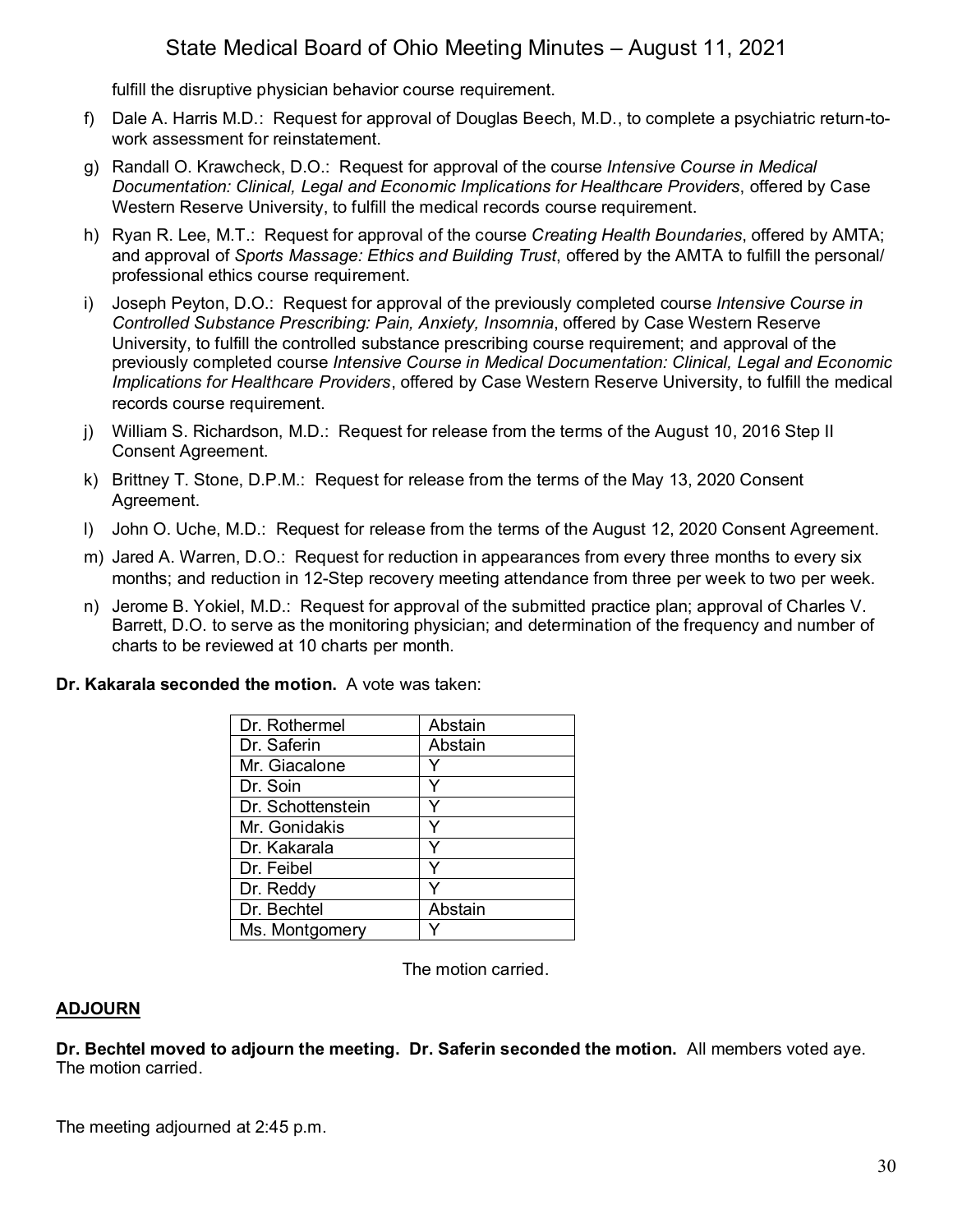We hereby attest that these are the true and accurate approved minutes of the State Medical Board of Ohio meeting on August 11, 2021, as approved on September 8, 2021.

(SEAL)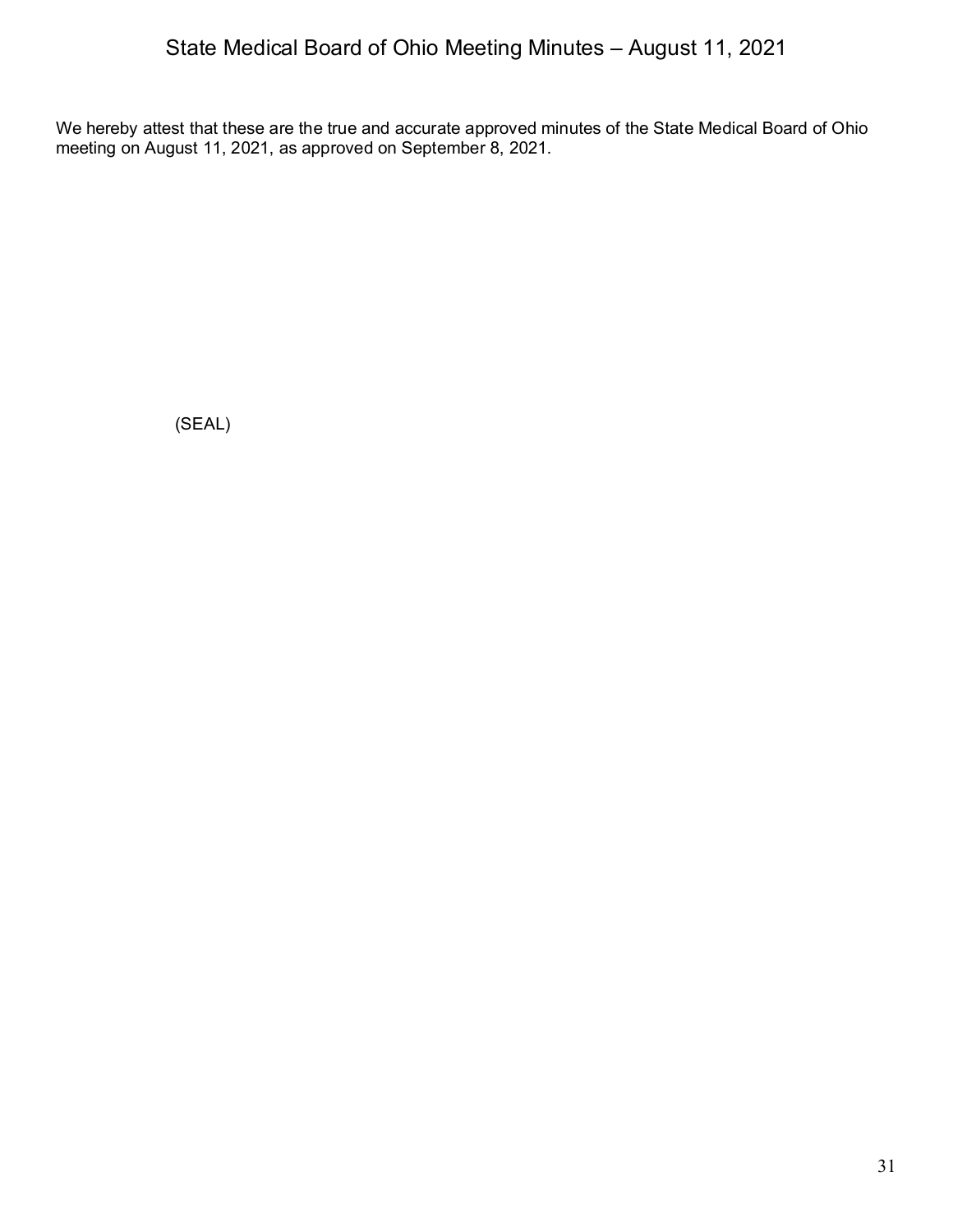

30 East Broad Street, 3rd Floor Columbus, Ohio 43215 (614) 466-3934 med.ohio.gov

State Medical Board of Ohio

## **COMPLIANCE COMMITTEE MEETING**

**August 11, 2021**

30 E. Broad Street, 3rd Floor, Administrative Hearing Room, Columbus, OH 43215

| <b>Members:</b>                     | Staff:                                         |
|-------------------------------------|------------------------------------------------|
| Betty Montgomery, Chair             | Stephanie Loucka, Executive Director           |
| Robert Giacalone, R.Ph., J.D.       | Kimberly Anderson, Chief Legal Counsel         |
| Michael Schottenstein, M.D.         | Angela Canepa, Deputy Director Investigations, |
| Harish Kakarala, M.D.               | Enforcement, Compliance, and Standards Review  |
|                                     | Joe Turek, Deputy Director of Licensure        |
| <b>Other Board Members present:</b> | Nathan Smith, Senior Legal and Policy Counsel  |
| Kim Rothermel, M.D.                 | Chelsea Wonski, Legislative Liaison            |
| Bruce Saferin, D.P.M.               | Amy Pridday, Compliance Manager                |
| Mark Bechtel, M.D.                  | Brycen Hatfield, Administrative Professional   |
| Yeshwant Reddy, M.D.                | Benton Taylor, Board Parliamentarian           |
|                                     |                                                |

The meeting was called to order at 9:00 a.m.

#### **Mental Health Impairment Questions on Licensing Applications**

Ms. Dorcy briefly reviewed the Committee memo outlining the proposed language for mental health questions on initial licensure application. Ms. Montgomery observed that the language is the same as for the prior version of the question, but with an added sentence to make certain applicants do not inadvertently respond incorrectly because they don't understand that the term "medical condition" includes mental health.

The memo also outlines the following suggestions:

- Regarding emphasis on the importance of physical and mental health and physician well-being, a new statement to that effect has been incorporated into the application.
- Include a statement that an investigation is not the same as a disciplinary undertaking, and it is possible that information will be reviewed and the matter may not go forward.

Regarding the statement on investigations, Dr. Rothermel's suggested removing the words "or colleague" from the phrase "If you suspect or have observed inappropriate behavior by a health care professional or colleague …" Ms. Montgomery agreed, and also suggested that the phrase "You should contact …" be amended to "You must contact…" The Committee agreed with both suggestions.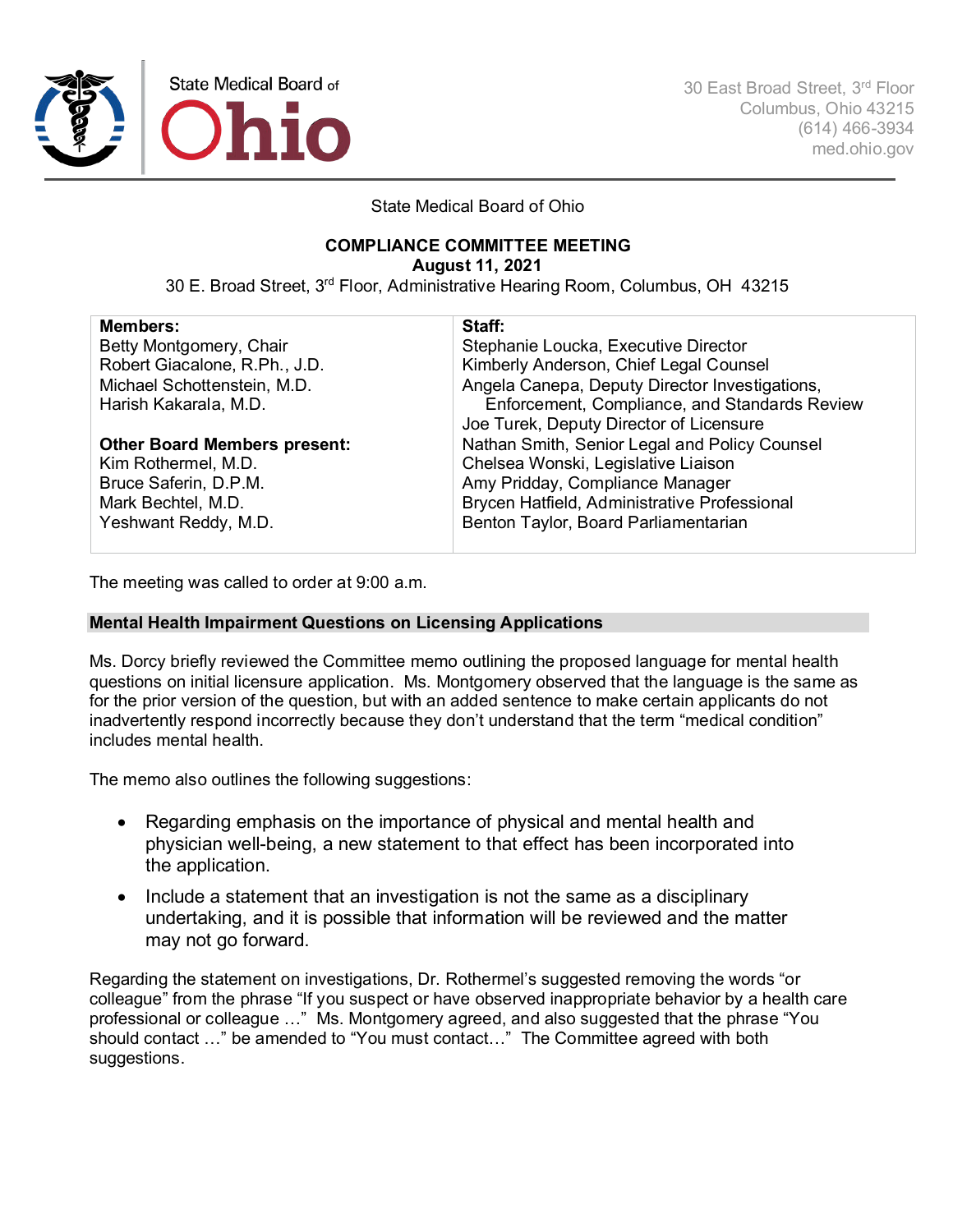Mr. Giacalone asked if the term "colleague," in this context, only includes licensed health care providers. Ms. Wonski replied that the term phrase "colleague or health care professional" could include individuals who are not licensed by are in the health care industry.

Ms. Loucka noted that following "colleague or health care profession," the statement then says "…file complaint with medical board." Ms. Loucka stated that this can lead to many complaints send to the Medical Board that involve individuals who are not Board licensees. Ms. Loucka recommended redrafting the paragraph, perhaps using some of the duty-to-report language that was developed some months ago.

Dr. Kakarala commented that the requirement to contact the Board within a certain time may be difficult for some practitioners. For instance, an emergency physician may have difficulty reporting something in the middle of a shift. Ms. Anderson believed that the time required to report is within 48 hours of the incident. Dr. Kakarala opined that that is appropriate.

Dr. Schottenstein noted the phrase, "This may take the form of joining a support group or organization that emphasizes health, creating specific boundaries, contacting the Ohio Physicians Health Program." Dr. Schottenstein asked about the meaning of "…creating specific boundaries…"? Ms. Dorcy replied that that is a broad cover for individuals who may have boundary issues.

Dr. Schottenstein asked about the nature of communication between the Board, the licensees, and the complainants about disciplinary matters. Ms. Loucka responded that when a complaint is received, the complaints receives an acknowledgement. Likewise, when the complaint is closed, complainants receive close letters. Ms. Loucka stated that out of 7,000 complains per year, there may be some in which close letters are not sent due to human error, but the staff goes back and corrects that oversight. Ms. Loucka stated that the close letter is very generic because the complaint, although closed, could still result in something non-public such as a caution letter or an office conference, and that information cannot be shared with the complainant.

Regarding communication with the licensee, Ms. Loucka stated that if the licensee has been advised during the investigation that there is a complaint, they will be notified when the complaint is closed. If the licensee is never informed of the complaint, then no letter is sent.

#### **NPDB Overview**

Mr. Turek provided a brief overview of the Federation Credentials Verification Service (FCVS) and the National Practitioner Databank (NPDB) and how they relate to licensure in Ohio. Almost all physician applicants are required to provide FCVS to the Board as part of their application. The FCVS verifies many things, including the applicant's identity, education, training, residencies, and licensing examinations, as well as the NPDB report. The FCVS also provides information from the Physician Data Center (PDC), which also includes actions in other states and also other useful info such as board certification.

The NPDB was created by Congress with the goal of improving health care quality, protecting public and reducing health care fraud and abuse in U.S. The NPDB collects information on malpractice payments and certain adverse actions and discloses that to eligible entities, such as the Board The NPDB reports on several different matters, including malpractice, exclusion actions, clinical privileges actions, DEA certification actions, professional society membership actions, negative actions by peer review organizations, and negative actions by private accreditation organizations. Mr. Turek noted